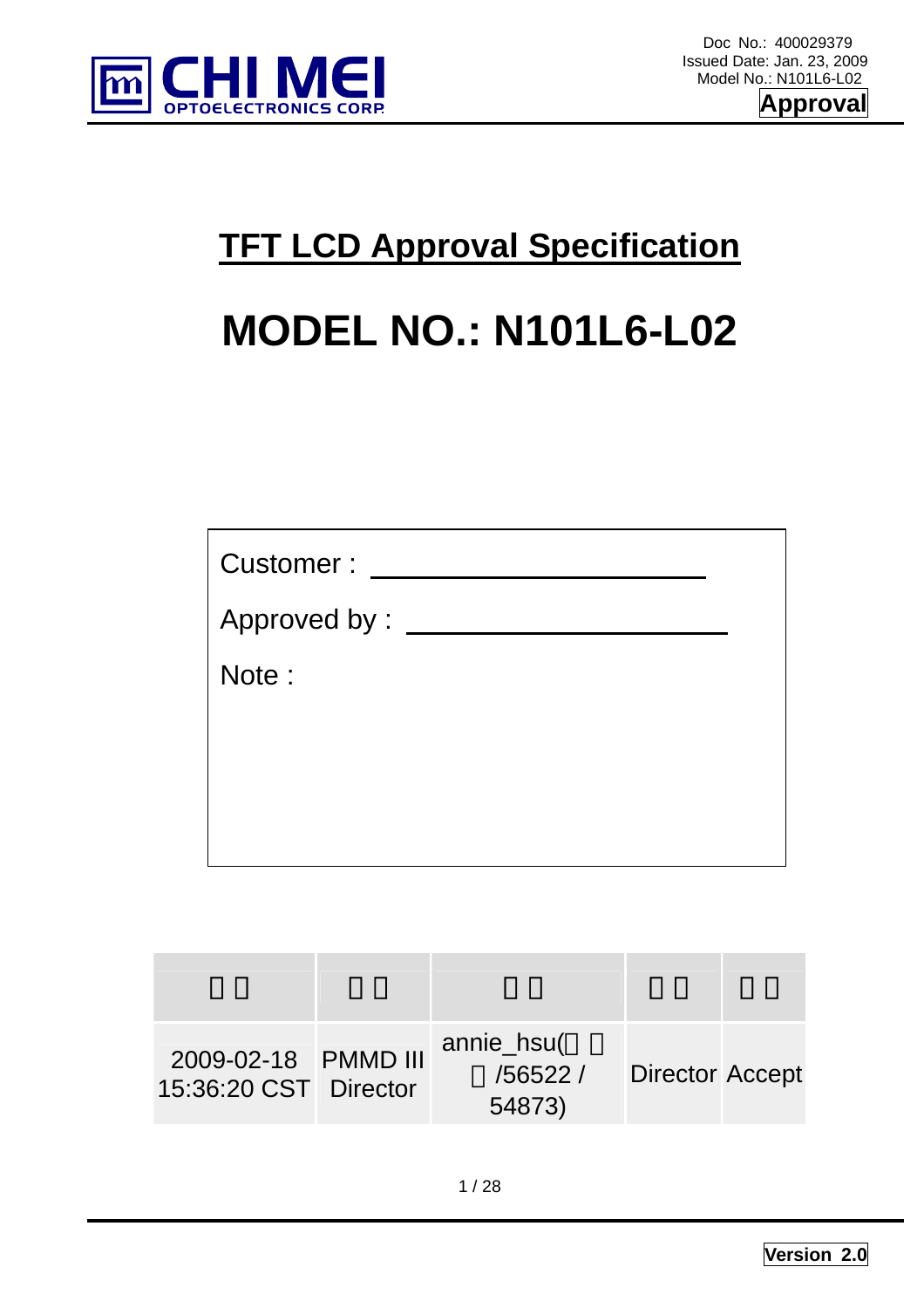

### **Approval**

| <b>CONTENTS</b>                                                                                                                                                 |  |
|-----------------------------------------------------------------------------------------------------------------------------------------------------------------|--|
| <b>REVISION HISTORY</b>                                                                                                                                         |  |
| 1. GENERAL DESCRIPTION<br>1.1 OVERVIEW<br><b>1.2 FEATURES</b><br>1.3 APPLICATION<br>1.4 GENERAL SPECIFICATIONS<br><b>1.5 MECHANICAL SPECIFICATIONS</b>          |  |
| 2. ABSOLUTE MAXIMUM RATINGS<br>2.1 ABSOLUTE RATINGS OF ENVIRONMENT<br>2.2 ELECTRICAL ABSOLUTE RATINGS<br>2.2.1 TFT LCD MODULE<br>2.2.2 BACKLIGHT UNIT           |  |
| 3. ELECTRICAL CHARACTERISTICS<br>3.1 TFT LCD MODULE<br>3.2 BACKLIGHT UNIT                                                                                       |  |
| <b>4. BLOCK DIAGRAM</b><br>4.1 TFT LCD MODULE                                                                                                                   |  |
| 5. INPUT TERMINAL PIN ASSIGNMENT<br>5.1 TFT LCD MODULE<br>5.2 TIMING DIAGRAM OF LVDS INPUT SIGNAL<br>5.3 COLOR DATA INPUT ASSIGNMENT<br>5.4 EDID DATA STRUCTURE |  |
| 6. CONVERTER SPECIFICATION<br><b>6.1 ABSOLUTE MAXIMUM RATINGS</b><br>6.2 RECOMMENDED OPERATING RATINGS<br>6.3 LED BACKLIGHT CONTROLL ON/OFF SEQUENCE            |  |
| 7. INTERFACE TIMING<br>7.1 INPUT SIGNAL TIMING SPECIFICATIONS<br>7.2 POWER ON/OFF SEQUENCE                                                                      |  |
| 8. OPTICAL CHARACTERISTICS<br><b>8.1 TEST CONDITIONS</b><br><b>8.2 OPTICAL SPECIFICATIONS</b>                                                                   |  |
| 9. PRECAUTIONS<br>9.1 SYSTEM MATCHING PRECAUTIONS<br>9.2 HANDLING PRECAUTIONS<br>9.3 STORAGE PRECAUTIONS<br>9.4 OPERATION PRECAUTIONS<br>9.5 OTHER PRECAUTIONS  |  |
| 10. PACKING<br>10.1 CARTON<br>10.2 PALLET                                                                                                                       |  |
| 11. DEFINITION OF LABELS<br>11.1 CMO MODULE LABEL<br>11.2 CARTON LABEL                                                                                          |  |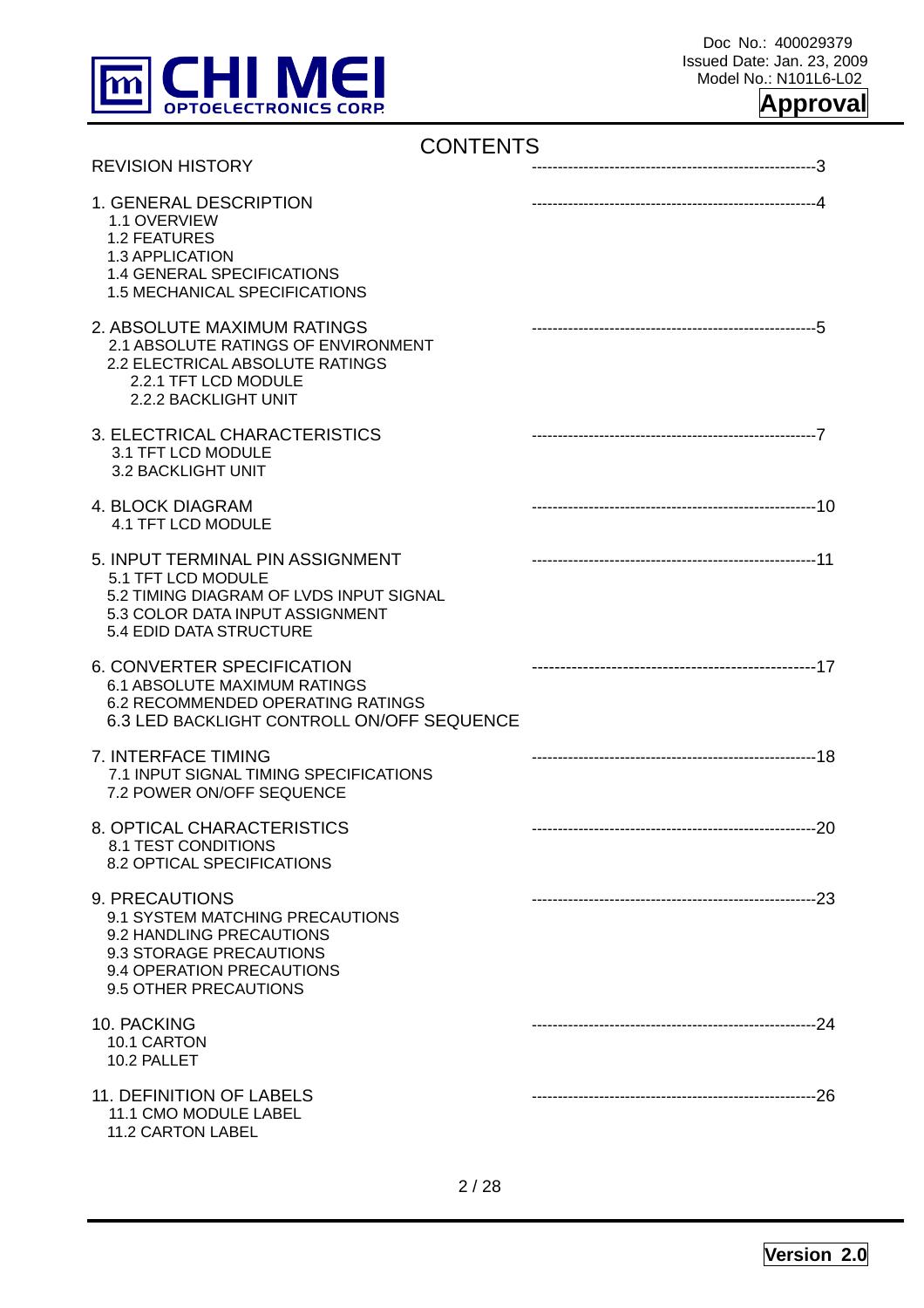

### **REVISION HISTORY**

| Version | <b>Date</b>   | Page<br>(New)  | <b>Section</b> | <b>Description</b>                       |
|---------|---------------|----------------|----------------|------------------------------------------|
| Ver 2.0 | Jan. 23, 2009 | $\mathsf{All}$ | $\mathsf{All}$ | Approval specification was first issued. |
|         |               |                |                |                                          |
|         |               |                |                |                                          |
|         |               |                |                |                                          |
|         |               |                |                |                                          |
|         |               |                |                |                                          |
|         |               |                |                |                                          |
|         |               |                |                |                                          |
|         |               |                |                |                                          |
|         |               |                |                |                                          |
|         |               |                |                |                                          |
|         |               |                |                |                                          |
|         |               |                |                |                                          |
|         |               |                |                |                                          |
|         |               |                |                |                                          |
|         |               |                |                |                                          |
|         |               |                |                |                                          |
|         |               |                |                |                                          |
|         |               |                |                |                                          |
|         |               |                |                |                                          |
|         |               |                |                |                                          |
|         |               |                |                |                                          |
|         |               |                |                |                                          |
|         |               |                |                |                                          |
|         |               |                |                |                                          |
|         |               |                |                |                                          |
|         |               |                |                |                                          |
|         |               |                |                |                                          |
|         |               |                |                |                                          |
|         |               |                |                |                                          |
|         |               |                |                |                                          |
|         |               |                |                |                                          |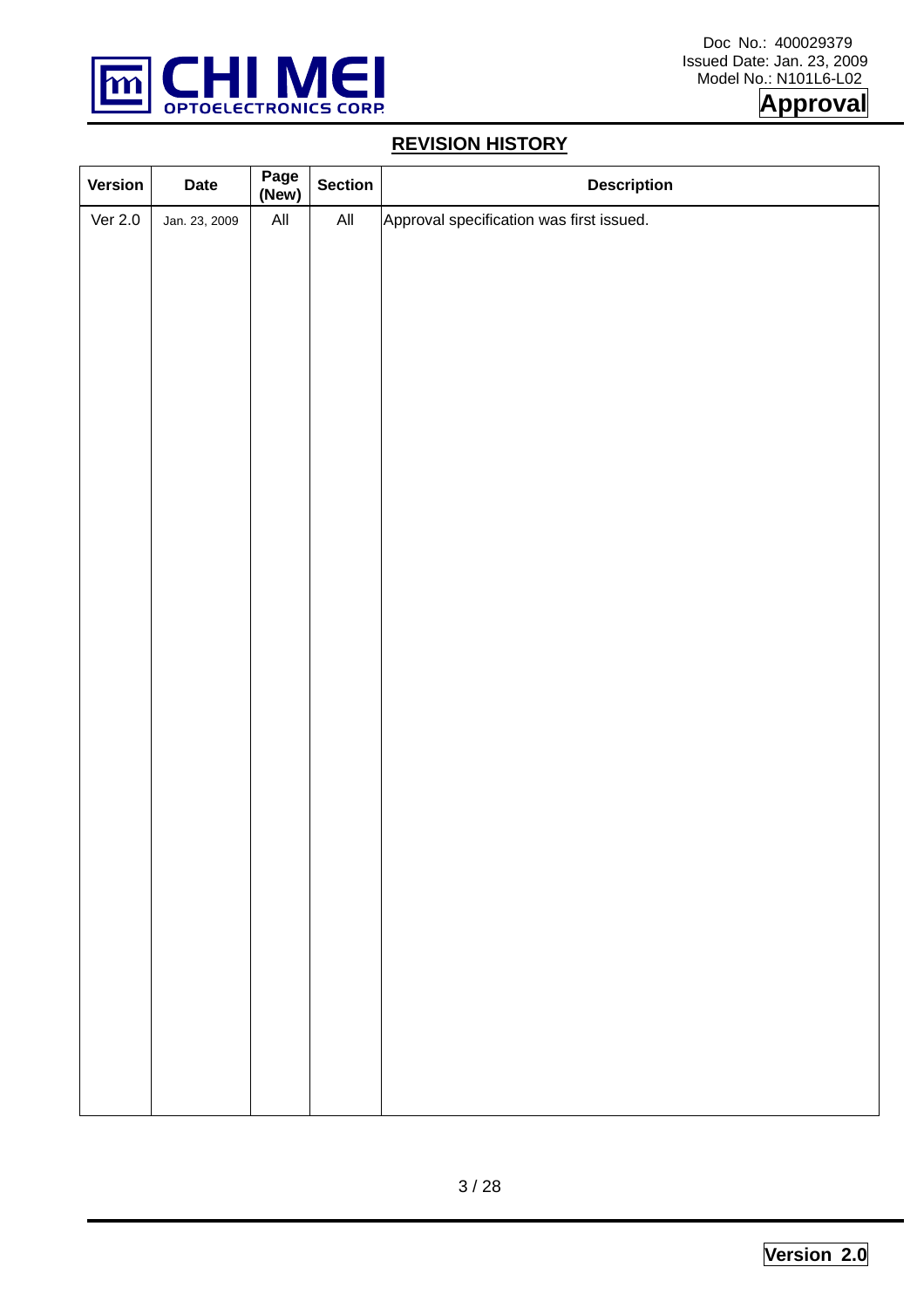

### 1. GENERAL DESCRIPTION

### 1.1 OVERVIEW

 N101L6-L02 is a 10.06" TFT Liquid Crystal Display module with LED Backlight unit and 40 pins LVDS interface. This module supports 1024 x 600 Wide-SVGA mode and can display 262,144 colors. The optimum viewing angle is at 6 o'clock direction. The converter module for Backlight is built in.

### 1.2 FEATURES

- WSVGA (1024 x 600 pixels) resolution
- 3.3V LVDS (Low Voltage Differential Signaling) interface with 1 pixel/clock
- Build in LED Converter

### 1.3 APPLICATION

- TFT LCD Notebook

### 1.4 GENERAL SPECIFICATI0NS

| Item                      | Specification                             | Unit           | <b>Note</b> |
|---------------------------|-------------------------------------------|----------------|-------------|
| <b>Active Area</b>        | 222.72 (H) x 125.28 (V) (10.06" diagonal) | mm             | (1)         |
| <b>Bezel Opening Area</b> | 226.34 (H) x 128.1 (V)                    | mm             |             |
| Driver Element            | a-si TFT active matrix                    | -              |             |
| <b>Pixel Number</b>       | 1024 x R.G.B. x 600                       | pixel          |             |
| Pixel Pitch               | $0.2175$ (H) x 0.2088 (V)                 | mm             |             |
| Pixel Arrangement         | <b>RGB</b> vertical stripe                | -              |             |
| <b>Display Colors</b>     | 262,144                                   | color          |             |
| <b>Transmissive Mode</b>  | Normally white                            | $\blacksquare$ |             |
| Surface Treatment         | Hard coating (3H), Glare                  |                |             |

### 1.5 MECHANICAL SPECIFICATIONS

|                        | Item          |       | lyp.  | Max.  | Unit | <b>Note</b> |
|------------------------|---------------|-------|-------|-------|------|-------------|
|                        | Horizontal(H) | 234.5 | 235.0 | 235.5 | mm   |             |
| Module Size            | Vertical(V)   | 142.5 | 143.0 | 143.5 | mm   | (1)         |
|                        | Thickness(T)  |       | 4.9   | 5.2   | mm   |             |
|                        |               | 0.45  | 0.5   | 0.55  | Mm   |             |
| <b>Glass Thickness</b> |               | 0.45  | 0.5   | 0.55  | mm   |             |
| Weight                 |               |       | 180   | 190   |      |             |

Note (1) Please refer to the attached drawings for more information of front and back outline dimensions.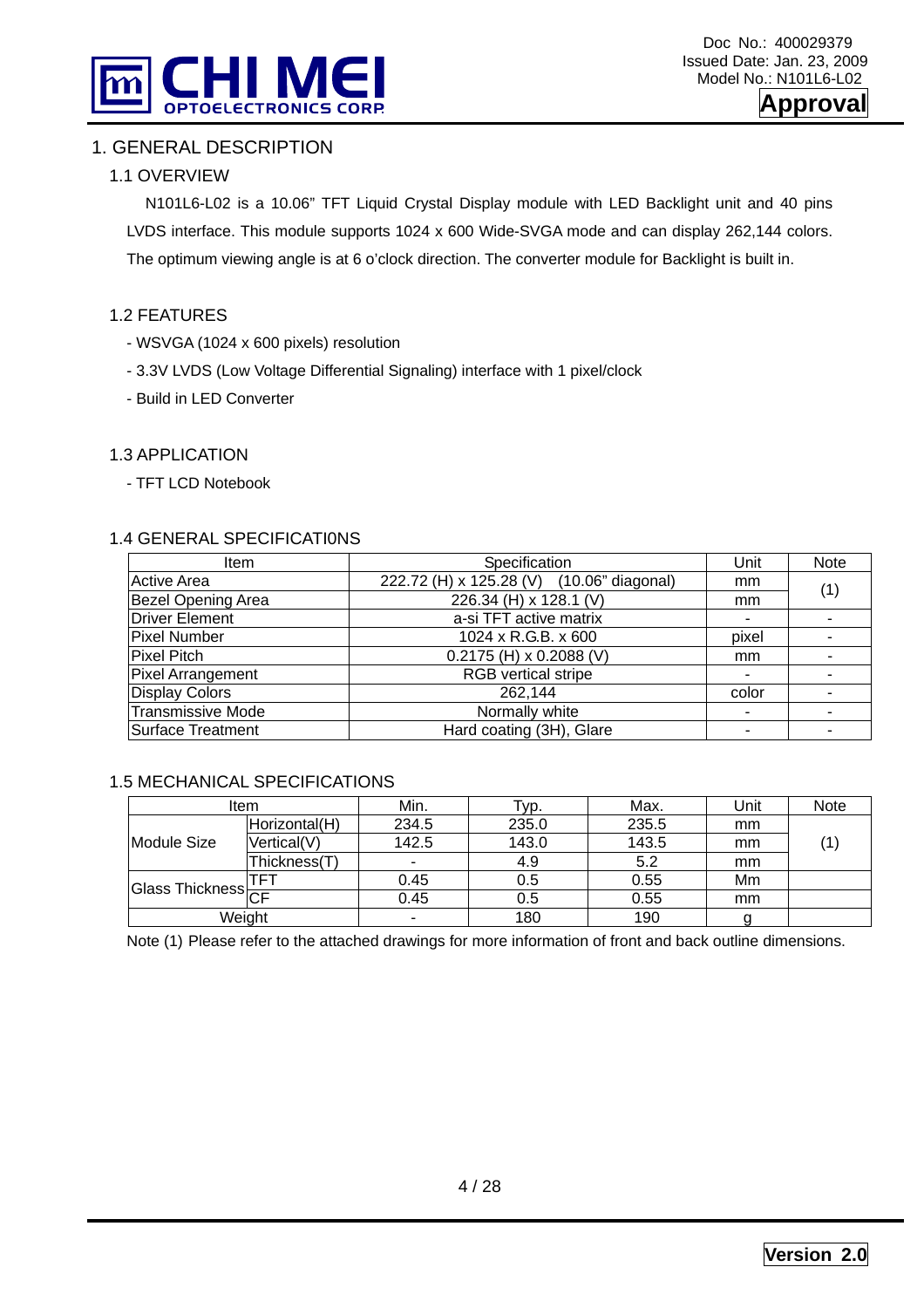

### 2. ABSOLUTE MAXIMUM RATINGS

### 2.1 ABSOLUTE RATINGS OF ENVIRONMENT

| Item                                 | Symbol           | Value | Unit  | Note |          |  |
|--------------------------------------|------------------|-------|-------|------|----------|--|
|                                      |                  | Min.  | Max.  |      |          |  |
| Storage Temperature                  | <b>ST</b>        | $-20$ | $+60$ | °C   |          |  |
| <b>Operating Ambient Temperature</b> | OP               |       | $+50$ | °C   |          |  |
| Shock (Non-Operating)                | O <sub>NOP</sub> | -     | 220/2 | G/ms | (3), (5) |  |
| Vibration (Non-Operating)            | /NOP             |       |       |      | (4), (5) |  |

Note (1) Temperature and relative humidity range is shown in the figure below.

(a) 90 %RH Max. (Ta  $\leq$  = 40 °C).

(b) Wet-bulb temperature should be 39 °C Max. (Ta > 40 °C).

(c) No condensation.

Note  $(2)$  The temperature of panel surface area should be 0 °C min. and 60 °C max.



#### **Relative Humidity (%RH)**

Note (3) 1 time for  $\pm X$ ,  $\pm Y$ ,  $\pm Z$ . for Condition (220G / 2ms) is half Sine Wave,.

Note (4) 10~500 Hz, 30 min/cycle, 1cycle for X,Y,Z-axis.

Note (5) At testing Vibration and Shock, the fixture in holding the module has to be hard and rigid enough so that the module would not be twisted or bent by the fixture. The fixing condition is shown as below:



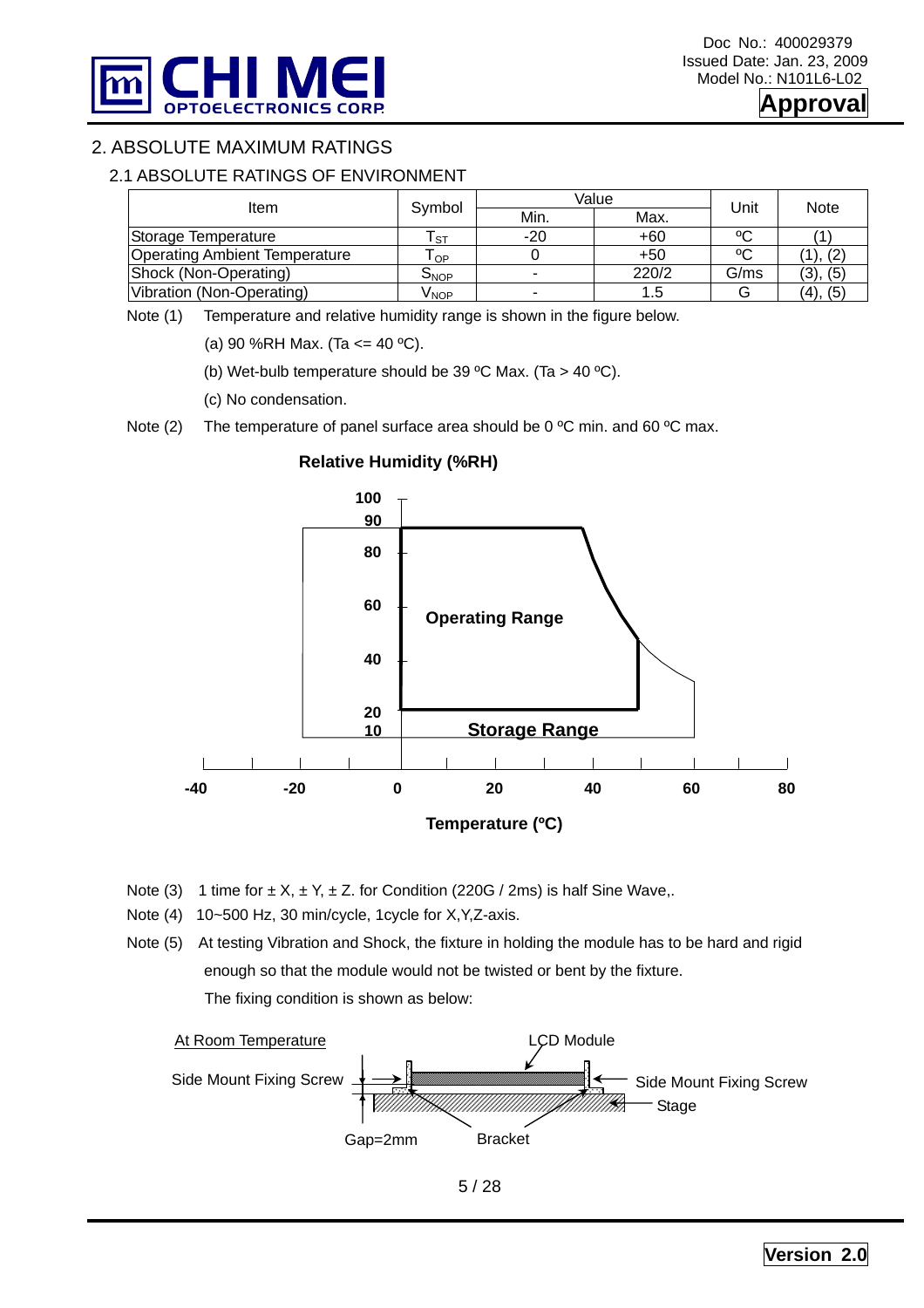

### 2.2 ELECTRICAL ABSOLUTE RATINGS

#### 2.2.1 TFT LCD MODULE

|                      |        |        | Value             |      |      |  |
|----------------------|--------|--------|-------------------|------|------|--|
| Item                 | Symbol | Min.   | Max.              | Unit | Note |  |
| Power Supply Voltage | v cc   | $-0.3$ | +4.0              |      |      |  |
| Logic Input Voltage  | V IN   | $-0.3$ | $V_{\rm CC}$ +0.3 |      |      |  |

Note (1) Permanent damage to the device may occur if maximum values are exceeded. Function operation

should be restricted to the conditions described under Normal Operating Conditions.

#### 2.2.2 BACKLIGHT UNIT

|                                           |        | Value     |           | Note     |  |
|-------------------------------------------|--------|-----------|-----------|----------|--|
| Item                                      | Min    | Max.      | Unit      |          |  |
| LED Light Bar Power Supply Voltage        | $-5*9$ | $3.4 * 9$ | ∨рс       | (1), (2) |  |
| <b>LED Light Bar Power Supply Current</b> |        | $25 * 2$  | $mA_{DC}$ |          |  |

Note (1) Permanent damage to the device may occur if maximum values are exceeded. Function operation should be restricted to the conditions described under Normal Operating Conditions.

Note (2) Specified values are for LED (Refer to Section 3.2 for further information).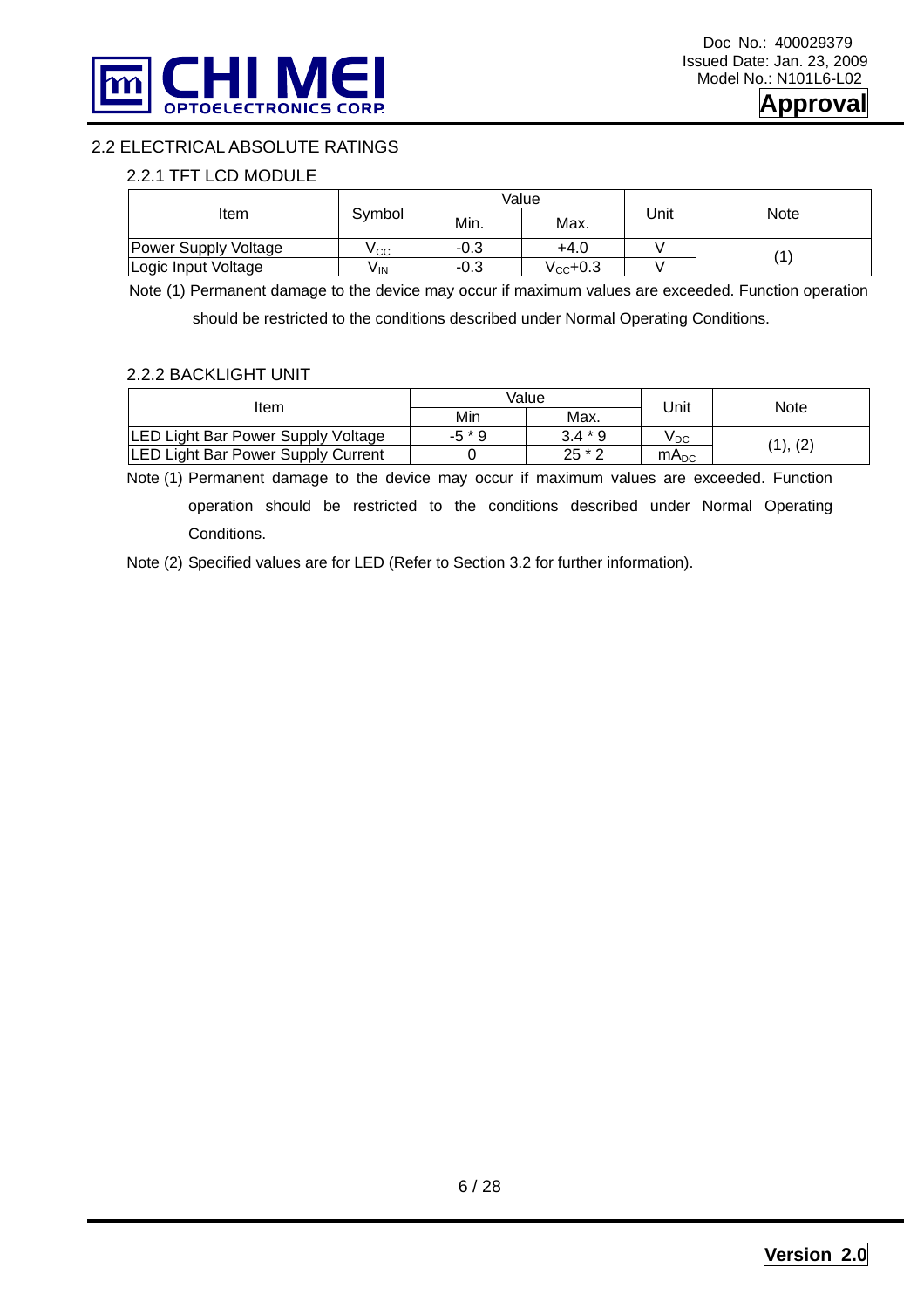

### **Approval**

### 3. ELECTRICAL CHARACTERISTICS

### 3.1 TFT LCD MODULE Ta =  $25 \pm 2$  °C

| Parameter                              |              | Symbol                     |        | Value | Unit   | <b>Note</b> |                         |  |
|----------------------------------------|--------------|----------------------------|--------|-------|--------|-------------|-------------------------|--|
|                                        |              |                            | Min.   | Typ.  | Max.   |             |                         |  |
| Power Supply Voltage                   |              | Vcc                        | 3.0    | 3.3   | 3.6    | $\vee$      |                         |  |
| <b>Ripple Voltage</b>                  |              | $\mathsf{V}_{\mathsf{RP}}$ |        | 50    |        | mV          |                         |  |
| <b>Rush Current</b>                    |              | <b>I</b> RUSH              |        |       | 1.5    | A           | (2)                     |  |
| Initial Stage Current                  |              | l <sub>is</sub>            |        |       | 1.0    | A           | (2)                     |  |
| Power Supply Current                   | White        | Icc                        |        | 170   | 190    | mA          | (3)a                    |  |
|                                        | <b>Black</b> |                            |        | 210   | 230    | mA          | $(3)$ <sub>b</sub>      |  |
| LVDS Differential Input High Threshold |              | V <sub>TH(LVDS)</sub>      |        |       | $+100$ | mV          | (5),<br>$V_{CM} = 1.2V$ |  |
|                                        |              |                            |        |       |        |             |                         |  |
| LVDS Differential Input Low Threshold  |              | $V_{TL(LVDS)}$             | $-100$ |       |        | mV          | (5)<br>$V_{CM} = 1.2V$  |  |
| LVDS Common Mode Voltage               |              | $V_{CM}$                   | 1.125  |       | 1.375  | $\vee$      | (5)                     |  |
| LVDS Differential Input Voltage        |              | $ V_{ID} $                 | 100    |       | 600    | mV          | (5)                     |  |
| <b>Terminating Resistor</b>            |              | $R_T$                      |        | 100   |        | <b>Ohm</b>  |                         |  |
| Power per EBL WG                       |              | $P_{EBL}$                  |        | 1.02  |        | W           | (4)                     |  |

Note (1) The ambient temperature is Ta =  $25 \pm 2$  °C.

Note (2)  $I<sub>RUSH</sub>$ : the maximum current when VCC is rising

I<sub>IS</sub>: the maximum current of the first 100ms after power-on

Measurement Conditions: Shown as the following figure. Test pattern: black.

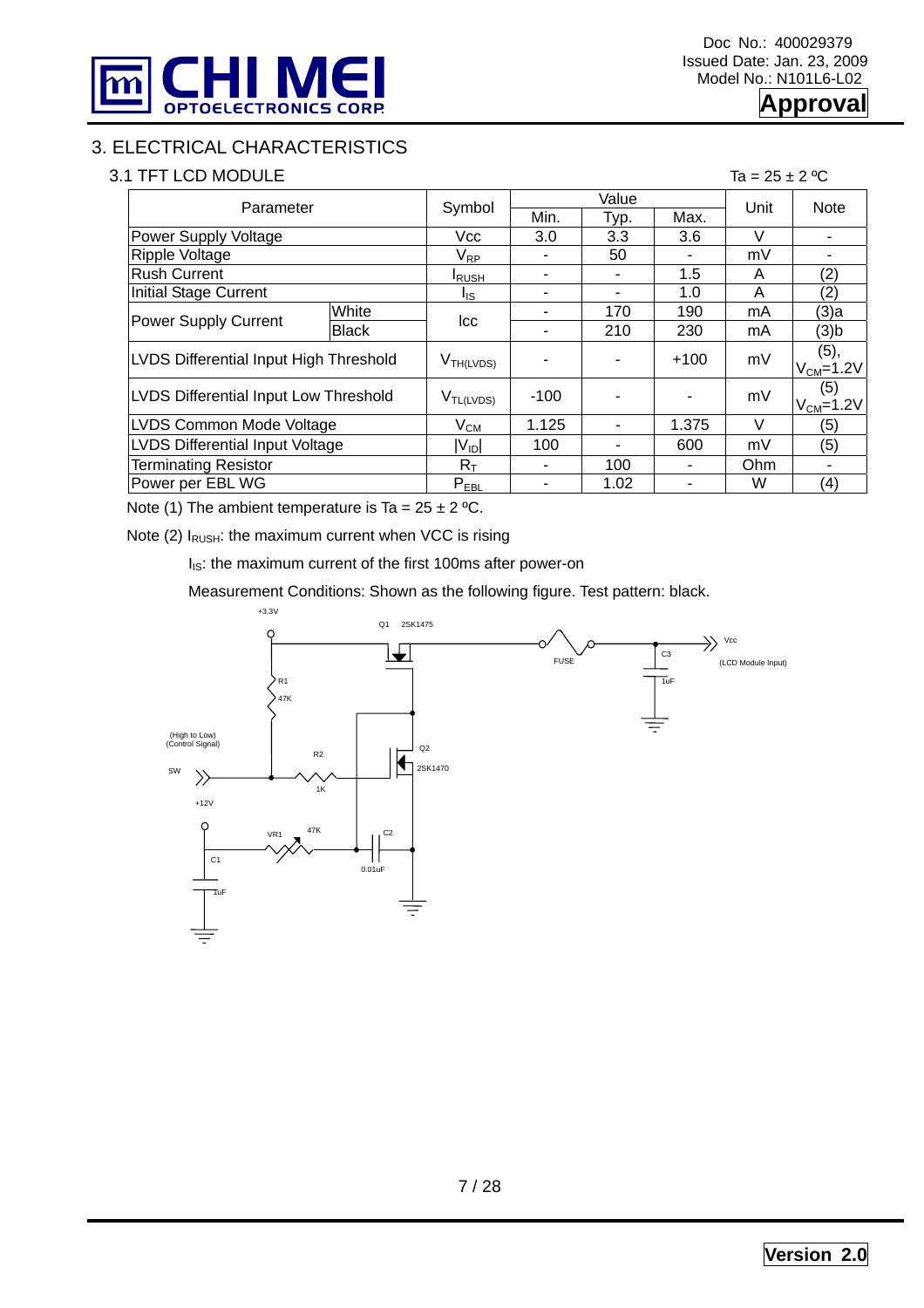





Note (3) The specified power supply current is under the conditions at Vcc = 3.3 V, Ta =  $25 \pm 2$  °C, DC Current and  $f_v = 60$  Hz, whereas a power dissipation check pattern below is displayed.



b. Black Pattern



Active Area

Active Area

- Note (4) The specified power are the sum of LCD panel electronics input power and the converter input power. Test conditions are as follows.
	- (a) Vcc = 3.3 V, Ta =  $25 \pm 2$  °C,  $f_v$  = 60 Hz,
	- (b) The pattern used is a black and white 32 x 36 checkerboard, slide #100 from the VESA file "Flat Panel Display Monitor Setup Patterns", FPDMSU.ppt.
	- (c) Luminance: 60 nits.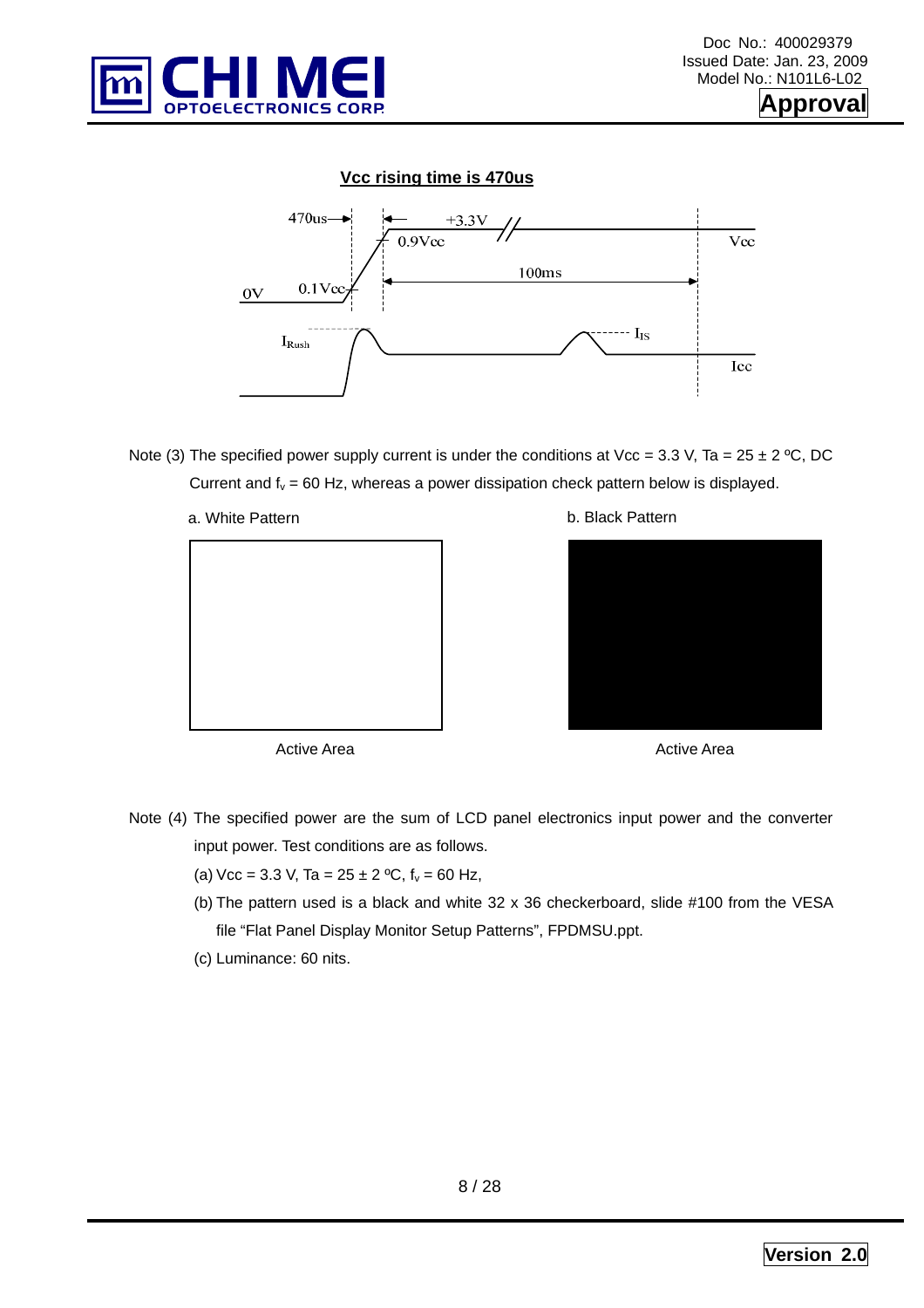

**pproval** 

Note (5) The parameters of LVDS signals are defined as the following figures.



#### 3.2 BACKLIGHT UNIT

 $Ta = 25 + 2 °C$ 

|                                              |        |       | Value |       |      |                      |
|----------------------------------------------|--------|-------|-------|-------|------|----------------------|
| Parameter                                    | Symbol | Min.  | Typ.  | Max.  | Unit | <b>Note</b>          |
| <b>LED Light Bar Power</b><br>Supply Voltage | VL     | 26.1  | 28.8  | 30.6  |      | $(1)(2)$ (Duty 100%) |
| <b>LED Light Bar Power</b><br>Supply Current | ΙL     | $- -$ | 40    | $- -$ | mA   |                      |
| Power Consumption                            | $P_1$  | $- -$ | 1.15  | $- -$ | W    | $(3)(@L=40mA)$       |
| LED Life Time                                | ∟в∟    | 15000 |       |       | Hrs  | (4)                  |

Note (1) LED current is measured by utilizing a high frequency current meter as shown below :



- Note (2) For better LED light bar driving quality, it is recommended to utilize the adaptive boost converter with current balancing function to drive LED light-bar.
- Note (3)  $P_L = I_L \times V_L$
- Note (4) The lifetime of LED is defined as the time when it continues to operate under the conditions at Ta =  $25 \pm 2^{\circ}$ C and  $I_L$  = 20.0 mA (Per EA) until the brightness becomes 50% of its original value.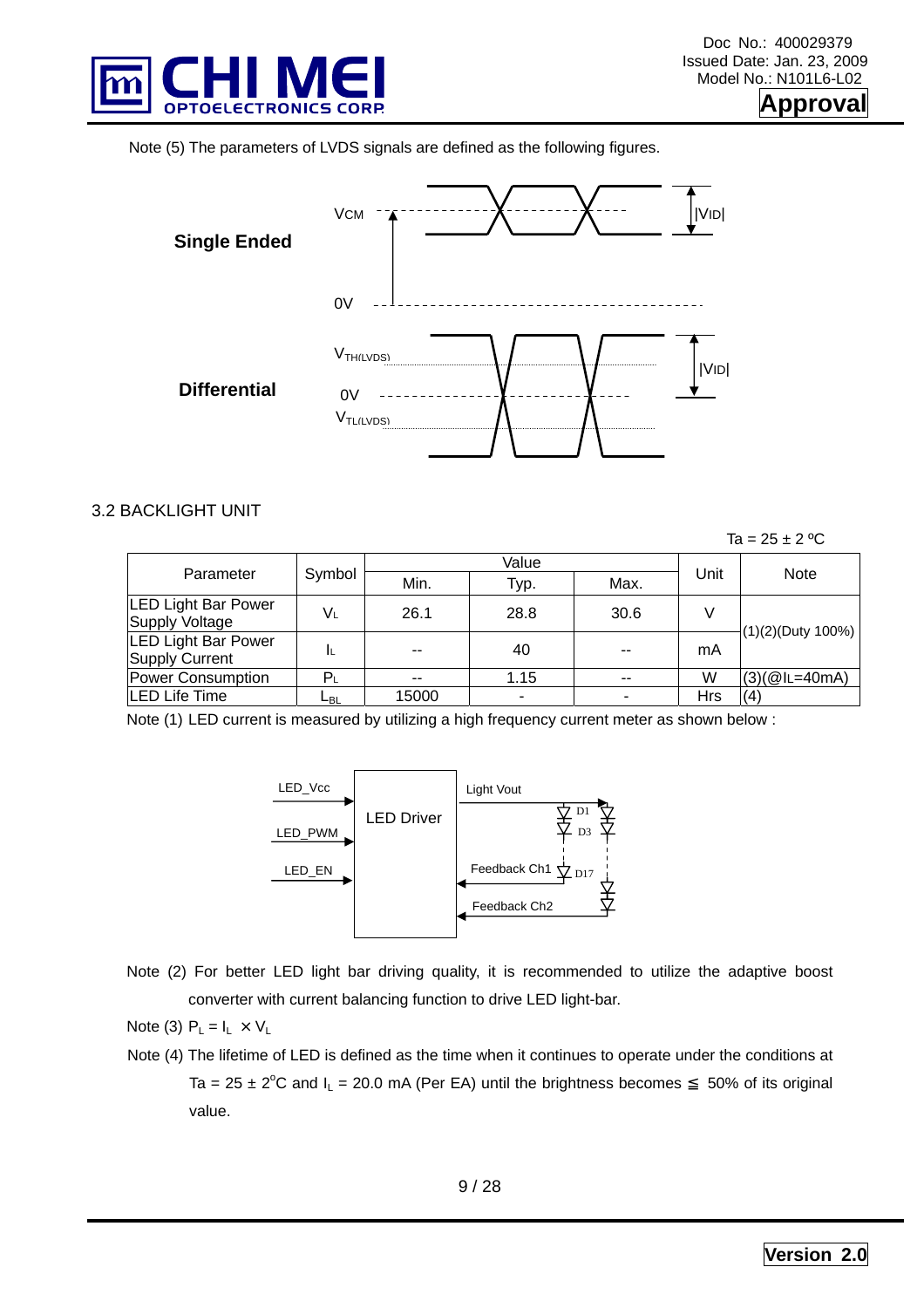



### 4. BLOCK DIAGRAM



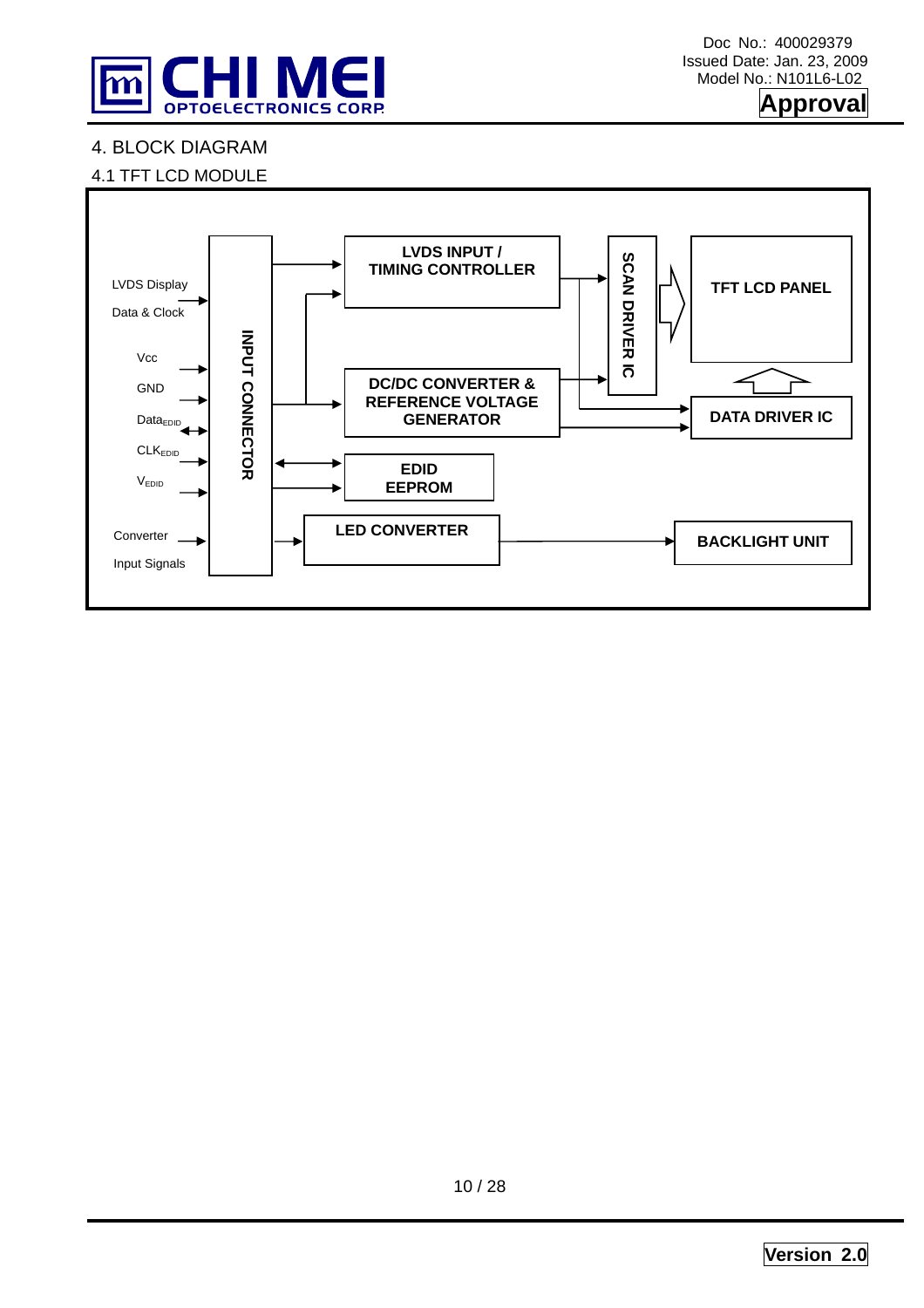



### 5. INPUT TERMINAL PIN ASSIGNMENT

### 5.1 TFT LCD MODULE

| Pin              | Symbol                 | Description                            | Polarity | Remark            |
|------------------|------------------------|----------------------------------------|----------|-------------------|
| 1                | $\overline{\text{NC}}$ | No Connection (Reserve)                |          |                   |
| $\overline{2}$   | <b>VCCS</b>            | Power Supply (3.3V typ.)               |          |                   |
| $\overline{3}$   | <b>VCCS</b>            | Power Supply (3.3V typ.)               |          |                   |
| $\overline{4}$   | <b>VEDID</b>           | DDC 3.3V power                         |          |                   |
| $\overline{5}$   | $\overline{\text{NC}}$ | No Connection (Reserve for CMO test)   |          |                   |
| $6\phantom{1}6$  | <b>CLKEDID</b>         | DDC clock                              |          |                   |
| $\overline{7}$   | <b>DATAEDID</b>        | <b>DDC</b> data                        |          |                   |
| $\overline{8}$   | Rxin0-                 | LVDS differential data input           | Negative |                   |
| $\boldsymbol{9}$ | Rxin0+                 | LVDS differential data input           | Positive | R0-R5, G0         |
| 10               | <b>VSS</b>             | Ground                                 |          |                   |
| 11               | Rxin1-                 | LVDS differential data input           | Negative |                   |
| 12               | Rxin1+                 | LVDS differential data input           | Positive | G1~G5, B0, B1     |
| 13               | <b>VSS</b>             | Ground                                 |          |                   |
| $\overline{14}$  | Rxin2-                 | <b>LVDS Differential Data Input</b>    | Negative |                   |
| 15               | Rxin2+                 | <b>LVDS Differential Data Input</b>    | Positive | B2-B5, HS, VS, DE |
| 16               | <b>VSS</b>             | Ground                                 |          |                   |
| $\overline{17}$  | RxCLK-                 | LVDS differential clock input          | Negative |                   |
| $\overline{18}$  | RxCLK+                 | LVDS differential clock input          | Positive |                   |
| 19               | <b>VSS</b>             | Ground                                 |          |                   |
| 20               | <b>NC</b>              | No Connection (Reserve)                |          |                   |
| $\overline{21}$  | $\overline{\text{NC}}$ | No Connection (Reserve)                |          |                   |
| $\overline{22}$  | <b>VSS</b>             | Ground                                 |          |                   |
| 23               | <b>NC</b>              | No Connection (Reserve)                |          |                   |
| 24               | $\overline{\text{NC}}$ | No Connection (Reserve)                |          |                   |
| $\overline{25}$  | <b>VSS</b>             | Ground                                 |          |                   |
| $\overline{26}$  | $\overline{\text{NC}}$ | No Connection (Reserve)                |          |                   |
| $\overline{27}$  | $\overline{\text{NC}}$ | No Connection (Reserve)                |          |                   |
| $\overline{28}$  | <b>VSS</b>             | Ground                                 |          |                   |
| $\overline{29}$  | $\overline{\text{NC}}$ | No Connection (Reserve)                |          |                   |
| $\overline{30}$  | $\overline{\text{NC}}$ | No Connection (Reserve)                |          |                   |
| $\overline{31}$  | <b>LED GND</b>         | <b>LED Ground</b>                      |          |                   |
| $\overline{32}$  | LED_GND                | <b>LED Ground</b>                      |          |                   |
| $\overline{33}$  | <b>LED GND</b>         | <b>LED Ground</b>                      |          |                   |
| 34               | Reserve                | Non connection                         |          |                   |
| $\overline{35}$  | LED_PWM                | PWM Control Signal of LED Converter    |          |                   |
| 36               | LED EN                 | Enable Control Signal of LED Converter |          |                   |
| $\overline{37}$  | $\overline{\text{NC}}$ | Non connection                         |          |                   |
| 38               | LED VCCS               | <b>LED Power</b>                       |          |                   |
| 39               | LED_VCCS LED Power     |                                        |          |                   |
| $\overline{40}$  | LED VCCS               | <b>LED Power</b>                       |          |                   |

Note (1) Connector Part No.: IPEX-20455-040E-12 or equivalent

Note (2) User's connector Part No: IPEX-20453-040T-01 or equivalent

Note (3) The first pixel is odd as shown in the following figure.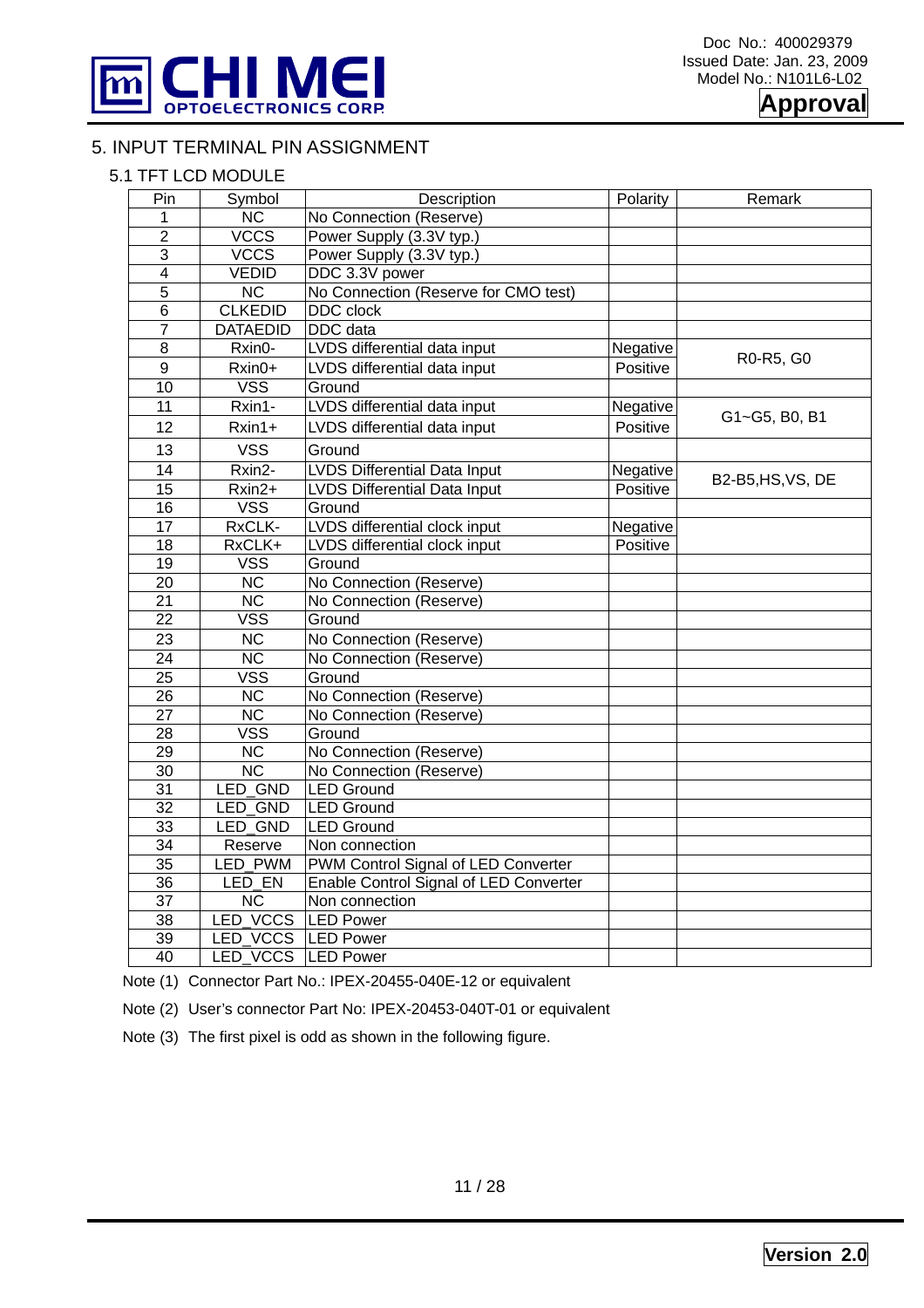



### 5.2 TIMING DIAGRAM OF LVDS INPUT SIGNAL

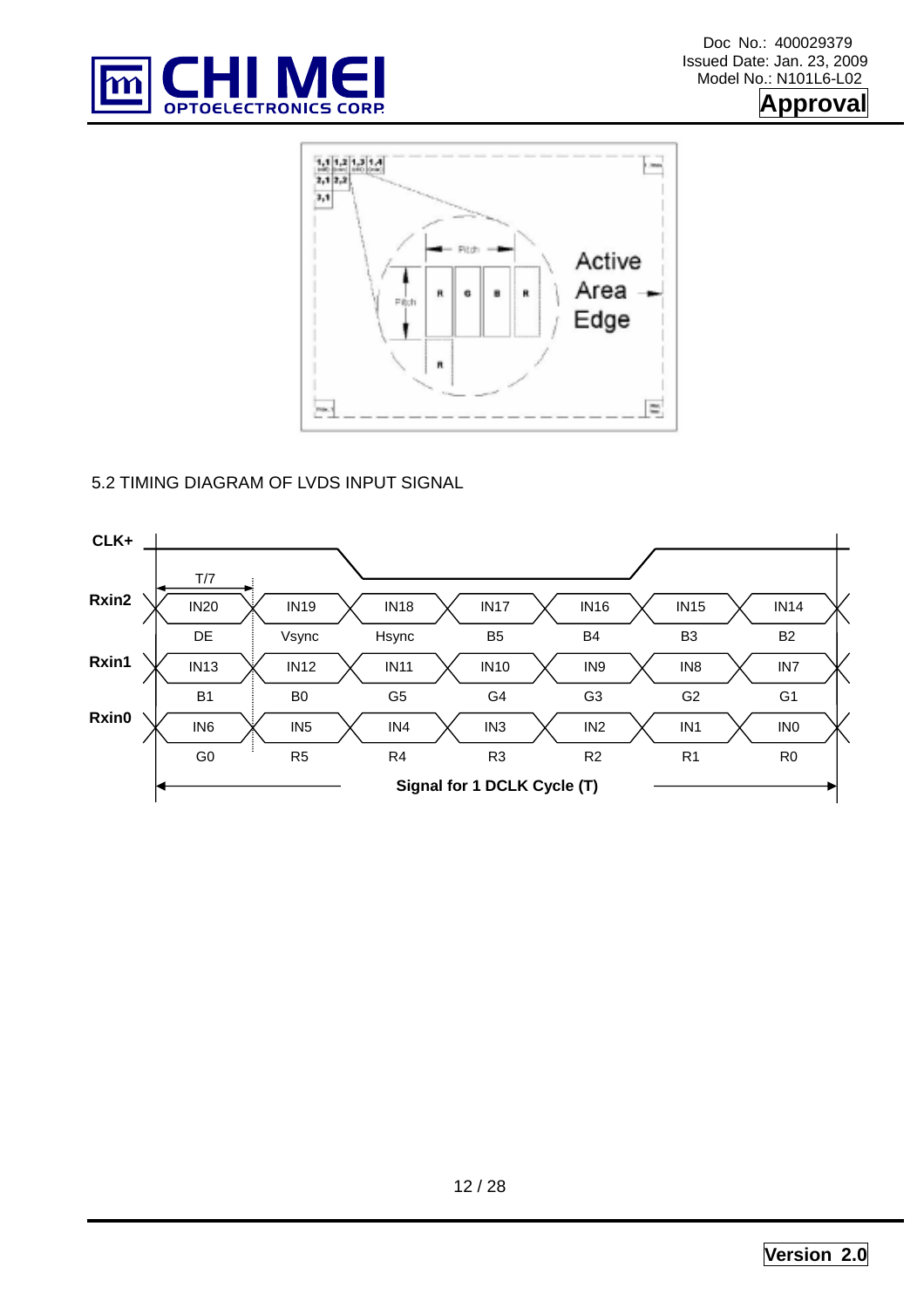



### 5.3 COLOR DATA INPUT ASSIGNMENT

 The brightness of each primary color (red, green and blue) is based on the 6-bit gray scale data input for the color. The higher the binary input the brighter the color. The table below provides the assignment of color versus data input.

|              | Data Signal     |                 |                 |                  |                |                 |                |                 |                 |                 |                 |                |                |                  |                      |                 |                 |                 |                |
|--------------|-----------------|-----------------|-----------------|------------------|----------------|-----------------|----------------|-----------------|-----------------|-----------------|-----------------|----------------|----------------|------------------|----------------------|-----------------|-----------------|-----------------|----------------|
| Color        |                 |                 |                 |                  | Red            |                 |                |                 |                 |                 | Green           |                |                |                  | <b>Blue</b>          |                 |                 |                 |                |
|              |                 | $\overline{R5}$ | $\overline{R4}$ | R <sub>3</sub>   | R <sub>2</sub> | $\overline{R1}$ | $\overline{R}$ | $\overline{G5}$ | $\overline{G4}$ | $\overline{G3}$ | $\overline{G2}$ | G <sub>1</sub> | $\overline{G}$ | $\overline{B5}$  | $\overline{B4}$      | $\overline{B3}$ | $\overline{B2}$ | $\overline{B1}$ | $\overline{B}$ |
|              | <b>Black</b>    | $\mathbf 0$     | $\mathbf 0$     | $\boldsymbol{0}$ | $\mathbf 0$    | $\mathbf 0$     | $\mathbf 0$    | $\mathbf 0$     | $\mathbf 0$     | 0               | $\mathbf 0$     | $\mathbf 0$    | $\mathbf 0$    | $\boldsymbol{0}$ | $\boldsymbol{0}$     | $\pmb{0}$       | $\mathbf 0$     | $\mathbf 0$     | $\mathbf 0$    |
|              | Red             | 1               | 1               | 1                | 1              | 1               | 1              | $\overline{0}$  | 0               | 0               | $\mathbf 0$     | 0              | 0              | $\mathbf 0$      | 0                    | $\mathbf 0$     | $\mathbf 0$     | $\mathbf 0$     | 0              |
|              | Green           | 0               | 0               | 0                | 0              | 0               | $\mathbf 0$    | 1               | 1               | 1               | 1               | 1              | 1              | 0                | 0                    | $\mathbf 0$     | 0               | 0               | 0              |
| <b>Basic</b> | <b>Blue</b>     | 0               | 0               | 0                | $\overline{0}$ | 0               | $\overline{0}$ | 0               | 0               | 0               | 0               | 0              | 0              | 1                | 1                    | 1               | 1               | 1               | 1              |
| Colors       | Cyan            | 0               | 0               | 0                | $\overline{0}$ | 0               | 0              | 1               | 1               | 1               | 1               | 1              | 1              | 1                | 1                    | 1               | 1               | 1               |                |
|              | Magenta         | 1               | 1               | 1                | 1              | 1               | 1              | 0               | 0               | 0               | $\overline{0}$  | 0              | 0              | 1                | 1                    | 1               | 1               | 1               |                |
|              | Yellow          | 1               |                 | 1                | 1              | 1               | 1              | 1               | 1               | 1               | 1               | 1              | 1              | 0                | 0                    | 0               | 0               | 0               | 0              |
|              | White           | 1               | 1               | 1                | 1              | 1               | 1              | 1               | 1               | 1               | 1               | 1              | 1              | 1                | 1                    | 1               | 1               | 1               | 1              |
|              | Red(0)/Dark     | 0               | $\mathbf 0$     | $\mathbf 0$      | $\mathbf 0$    | $\mathbf 0$     | $\overline{0}$ | $\overline{0}$  | $\overline{0}$  | $\overline{0}$  | 0               | 0              | $\mathbf 0$    | 0                | $\overline{0}$       | $\mathbf 0$     | $\mathbf 0$     | $\mathbf 0$     | 0              |
|              | Red(1)          | 0               | $\mathbf 0$     | 0                | $\mathbf 0$    | $\mathbf 0$     | 1              | 0               | 0               | 0               | $\mathbf 0$     | 0              | 0              | $\mathbf 0$      | $\mathbf 0$          | $\mathbf 0$     | 0               | $\mathbf 0$     | 0              |
| Gray         | Red(2)          | 0               | 0               | 0                | $\overline{0}$ | 1               | $\mathbf 0$    | 0               | 0               | 0               | 0               | 0              | 0              | 0                | 0                    | $\overline{0}$  | 0               | $\overline{0}$  | 0              |
| Scale        |                 |                 |                 |                  |                |                 |                |                 |                 |                 |                 |                |                |                  |                      |                 |                 |                 |                |
| Of           |                 |                 |                 |                  |                |                 |                |                 |                 | ٠<br>٠          |                 |                |                |                  | $\bullet$<br>k,      |                 |                 |                 |                |
| Red          | Red(61)         | 1               |                 | 1                |                | 0               | 1              | 0               | 0               | 0               | 0               | 0              | 0              | 0                | 0                    | 0               | 0               | 0               | 0              |
|              | Red(62)         | 1               | 1               | 1                | 1              | 1               | 0              | 0               | 0               | 0               | 0               | 0              | 0              | 0                | 0                    | $\overline{0}$  | 0               | $\mathbf 0$     | 0              |
|              | Red(63)         | 1               | 1               | 1                | 1              | 1               | 1              | 0               | $\mathbf 0$     | 0               | $\mathbf 0$     | 0              | 0              | $\boldsymbol{0}$ | 0                    | $\mathbf 0$     | $\mathbf 0$     | $\mathbf 0$     | $\mathbf 0$    |
|              | Green(0)/Dark   | 0               | 0               | 0                | $\mathbf 0$    | 0               | $\overline{0}$ | $\overline{0}$  | $\overline{0}$  | 0               | 0               | 0              | 0              | 0                | $\overline{0}$       | $\mathbf 0$     | 0               | $\mathbf 0$     | 0              |
|              | Green(1)        | 0               | $\mathbf 0$     | 0                | $\overline{0}$ | $\mathbf 0$     | $\overline{0}$ | 0               | 0               | 0               | $\mathbf 0$     | 0              | 1              | 0                | $\mathbf 0$          | $\mathbf 0$     | 0               | $\mathbf 0$     | $\mathbf 0$    |
| Gray         | Green(2)        | 0               | 0               | 0                | $\overline{0}$ | 0               | $\mathbf 0$    | 0               | 0               | 0               | 0               | 1              | 0              | 0                | 0                    | $\overline{0}$  | 0               | $\overline{0}$  | 0              |
| Scale        |                 |                 |                 |                  |                |                 |                |                 |                 |                 |                 |                |                |                  |                      |                 |                 |                 |                |
| Of           |                 |                 |                 |                  |                |                 |                |                 |                 |                 |                 |                |                |                  | $\ddot{\phantom{a}}$ |                 |                 |                 |                |
| Green        | Green(61)       | 0               | 0               | 0                | 0              | 0               | 0              | 1               |                 | 1               |                 | 0              | 1              | 0                | 0                    | 0               | 0               | $\mathbf 0$     | 0              |
|              | Green(62)       | 0               | 0               | 0                | 0              | 0               | 0              | 1               | 1               | 1               |                 | 1              | 0              | 0                | 0                    | 0               | 0               | $\mathbf 0$     | 0              |
|              | Green(63)       | 0               | $\mathbf 0$     | $\mathbf 0$      | $\mathbf 0$    | $\mathbf 0$     | $\mathbf 0$    | 1               | 1               | 1               | 1               | 1              | 1              | 0                | $\overline{0}$       | $\mathbf 0$     | $\mathbf 0$     | $\mathbf 0$     | $\mathbf 0$    |
|              | Blue(0)/Dark    | $\overline{0}$  | $\overline{0}$  | $\mathbf 0$      | $\mathbf 0$    | 0               | $\overline{0}$ | $\overline{0}$  | $\mathbf 0$     | 0               | 0               | 0              | $\mathbf 0$    | 0                | $\overline{0}$       | $\mathbf 0$     | $\mathbf 0$     | $\overline{0}$  | $\overline{0}$ |
|              | Blue(1)         | 0               | $\overline{0}$  | 0                | $\mathbf 0$    | $\mathbf 0$     | $\overline{0}$ | 0               | 0               | 0               | $\mathbf 0$     | 0              | 0              | 0                | $\mathbf 0$          | $\mathbf 0$     | 0               | $\mathbf 0$     | 1              |
| Gray         | Blue(2)         | 0               | 0               | 0                | $\overline{0}$ | 0               | $\mathbf 0$    | 0               | 0               | 0               | 0               | 0              | 0              | 0                | 0                    | $\overline{0}$  | 0               | 1               | 0              |
| Scale        |                 |                 |                 |                  |                |                 |                |                 |                 |                 |                 |                |                |                  |                      |                 |                 |                 |                |
| Of           |                 |                 |                 |                  |                |                 |                |                 |                 | ٠<br>٠          |                 |                |                |                  | ٠<br>$\blacksquare$  |                 |                 |                 |                |
| <b>Blue</b>  | <b>Blue(61)</b> | 0               | 0               | 0                | 0              | 0               | 0              | 0               | 0               | 0               | 0               | 0              | 0              |                  | 1                    |                 | 1               | 0               |                |
|              | <b>Blue(62)</b> | 0               | 0               | 0                | 0              | 0               | 0              | 0               | 0               | 0               | 0               | 0              | 0              |                  | 1                    |                 | 1               | 1               | 0              |
|              | Blue(63)        | 0               | 0               | 0                | 0              | 0               | $\overline{0}$ | 0               | 0               | 0               | 0               | 0              | 0              |                  | 1                    |                 | 1               |                 |                |

Note (1) 0: Low Level Voltage, 1: High Level Voltage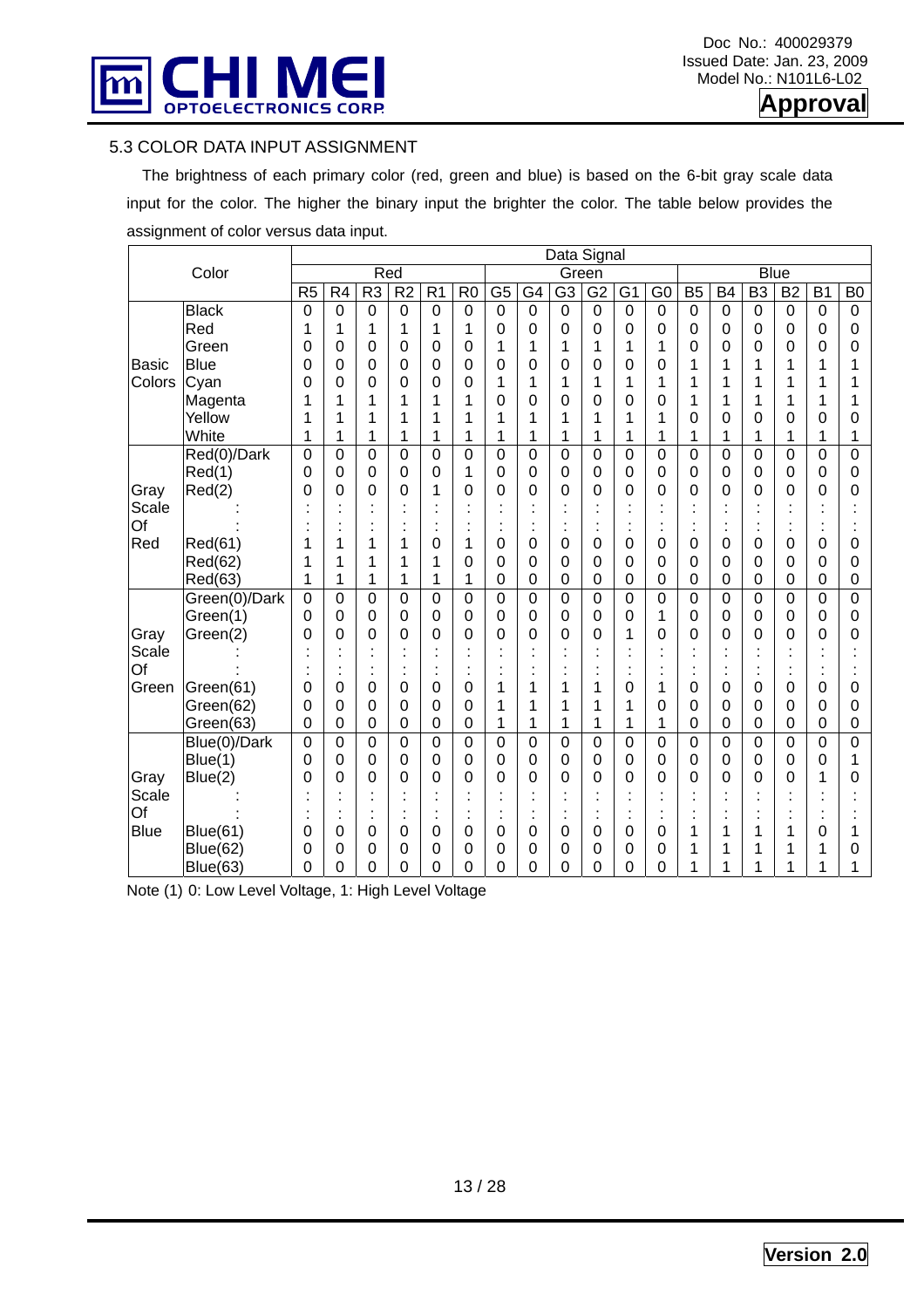

**Approval**

### 5.4 EDID DATA STRUCTURE

The EDID (Extended Display Identification Data) data formats are to support displays as defined in

| Byte #          | Byte #          | <b>Field Name and Comments</b>               | Value | Value    |
|-----------------|-----------------|----------------------------------------------|-------|----------|
| (decimal)       | (hex)           |                                              | (hex) | (binary) |
| 0               | 0               | Header                                       | 00    | 00000000 |
| $\mathbf{1}$    | 1               | Header                                       | FF    | 11111111 |
| $\overline{2}$  | $\overline{2}$  | Header                                       | FF    | 11111111 |
| 3               | 3               | Header                                       | FF    | 11111111 |
| 4               | 4               | Header                                       | FF    | 11111111 |
| 5               | 5               | Header                                       | FF    | 11111111 |
| 6               | $6\phantom{1}6$ | Header                                       | FF    | 11111111 |
| $\overline{7}$  | $\overline{7}$  | Header                                       | 00    | 00000000 |
| 8               | 8               | EISA ID manufacturer name ("CMO")            | 0D    | 00001101 |
| $\mathsf g$     | 9               | EISA ID manufacturer name (Compressed ASCII) | AF    | 10101111 |
| 10              | 0A              | ID product code (N101L6-L02)                 | 04    | 00000100 |
| 11              | 0B              | ID product code (hex LSB first; N101L6-L02)  | 10    | 00010000 |
| 12              | 0C              | ID S/N (fixed "0")                           | 00    | 00000000 |
| 13              | 0D              | ID S/N (fixed "0")                           | 00    | 00000000 |
| 14              | 0E              | ID S/N (fixed "0")                           | 00    | 00000000 |
| 15              | 0F              | ID S/N (fixed "0")                           | 00    | 00000000 |
| 16              | 10              | Week of manufacture (fixed week code)        | 03    | 00000011 |
| $\overline{17}$ | 11              | Year of manufacture (fixed year code)        | 13    | 00010011 |
| 18              | 12              | EDID structure version # ("1")               | 01    | 00000001 |
| 19              | 13              | EDID revision # ("3")                        | 03    | 00000011 |
| 20              | 14              | Video I/P definition ("digital")             | 80    | 10000000 |
| 21              | 15              | Max H image size ("22.272cm")                | 16    | 00010110 |
| 22              | 16              | Max V image size ("12.528cm")                | 0C    | 00001100 |
| 23              | 17              | Display Gamma (Gamma = "2.2")                | 78    | 01111000 |
| 24              | 18              | Feature support ("Active off, RGB Color")    | 0A    | 00001010 |
| 25              | 19              | Rx1, Rx0, Ry1, Ry0, Gx1, Gx0, Gy1, Gy0       | CF    | 11001111 |
| 26              | 1A              | Bx1, Bx0, By1, By0, Wx1, Wx0, Wy1, Wy0       | 45    | 01000101 |
| 27              | 1B              | Rx=0.565                                     | 90    | 10010000 |
| 28              | 1 <sup>C</sup>  | Ry=0.348                                     | 59    | 01011001 |
| 29              | 1D              | $Gx=0.343$                                   | 57    | 01010111 |
| 30              | 1E              | $Gy = 0.585$                                 | 95    | 10010101 |
| 31              | 1F              | Bx=0.161                                     | 29    | 00101001 |
| 32              | 20              | By=0.121                                     | 1F    | 00011111 |
| 33              | 21              | $Wx = 0.313$                                 | 50    | 01010000 |
| 34              | 22              | Wy=0.329                                     | 54    | 01010100 |
| 35              | 23              | Established timings 1                        | 00    | 00000000 |
| 36              | 24              | <b>Established timings 2</b>                 | 00    | 00000000 |
| 37              | 25              | Manufacturer's reserved timings              | 00    | 00000000 |
| 38              | 26              | Standard timing ID # 1                       | 01    | 00000001 |
| 39              | 27              | Standard timing ID # 1                       | 01    | 00000001 |
| 40              | 28              | Standard timing ID # 2                       | 01    | 00000001 |

the VESA Plug & Display and FPDI standards.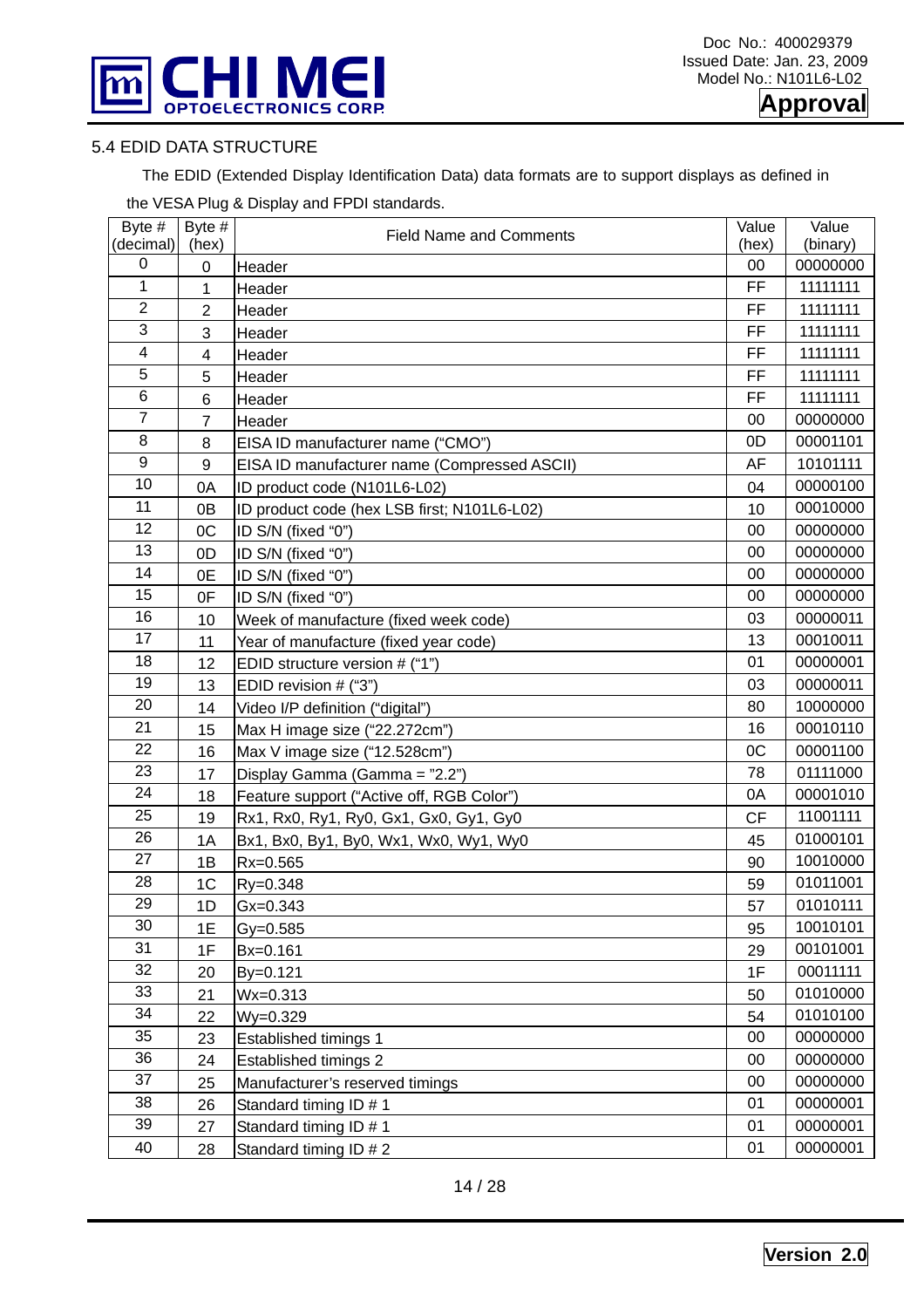

### **Approval**

| Byte #<br>(decimal) | Byte $#$<br>(hex) | <b>Field Name and Comments</b>                                                            | Value<br>(hex) | Value<br>(binary) |
|---------------------|-------------------|-------------------------------------------------------------------------------------------|----------------|-------------------|
| 41                  | 29                | Standard timing ID # 2                                                                    | 01             | 00000001          |
| 42                  | 2A                | Standard timing ID # 3                                                                    | 01             | 00000001          |
| 43                  | 2B                | Standard timing ID # 3                                                                    | 01             | 00000001          |
| 44                  | 2C                | Standard timing ID # 4                                                                    | 01             | 00000001          |
| 45                  | 2D                | Standard timing ID # 4                                                                    | 01             | 00000001          |
| 46                  | 2E                | Standard timing ID # 5                                                                    | 01             | 00000001          |
| 47                  | 2F                | Standard timing ID # 5                                                                    | 01             | 00000001          |
| 48                  | 30                | Standard timing ID # 6                                                                    | 01             | 00000001          |
| 49                  | 31                | Standard timing ID # 6                                                                    | 01             | 00000001          |
| 50                  | 32                | Standard timing ID #7                                                                     | 01             | 00000001          |
| 51                  | 33                | Standard timing ID #7                                                                     | 01             | 00000001          |
| 52                  | 34                | Standard timing ID # 8                                                                    | 01             | 00000001          |
| 53                  | 35                | Standard timing ID # 8                                                                    | 01             | 00000001          |
| 54                  | 36                | Detailed timing description # 1 Pixel clock ("43.97MHz", According to<br>VESA CVT Rev1.1) | 2D             | 00101101          |
| 55                  | 37                | # 1 Pixel clock (hex LSB first)                                                           | 11             | 00010001          |
| 56                  | 38                | # 1 H active ("1024")                                                                     | 00             | 00000000          |
| 57                  | 39                | # 1 H blank ("160")                                                                       | A <sub>0</sub> | 10100000          |
| 58                  | 3A                | # 1 H active : H blank ("1024 : 160")                                                     | 40             | 01000000          |
| 59                  | 3B                | # 1 V active ("600")                                                                      | 58             | 01011000          |
| 60                  | 3C                | # 1 V blank ("19")                                                                        | 13             | 00010011          |
| 61                  | 3D                | # 1 V active : V blank ("600 :19")                                                        | 20             | 00100000          |
| 62                  | 3E                | # 1 H sync offset ("48")                                                                  | 30             | 00110000          |
| 63                  | 3F                | # 1 H sync pulse width ("32")                                                             | 20             | 00100000          |
| 64                  | 40                | # 1 V sync offset : V sync pulse width ("3 : 10")                                         | 3A             | 00111010          |
| 65                  | 41                | #1 H sync offset: H sync pulse width: V sync offset: V sync width<br>("48:32:3:10")       | 00             | 00000000          |
| 66                  | 42                | # 1 H image size ("222 mm")                                                               | DE             | 11011110          |
| 67                  | 43                | # 1 V image size ("125 mm")                                                               | 7D             | 01111101          |
| 68                  | 44                | # 1 H image size : V image size ("222 : 125")                                             | 00             | 00000000          |
| 69                  | 45                | # 1 H boarder ("0")                                                                       | $00\,$         | 00000000          |
| $\overline{70}$     | 46                | # 1 V boarder ("0")                                                                       | 00             | 00000000          |
| 71                  | 47                | #1 Non-interlaced, Normal, no stereo, Separate sync, H/V pol<br><b>Negatives</b>          | 18             | 00011000          |
| 72                  | 48                | Detailed timing description #2                                                            | 00             | 00000000          |
| 73                  | 49                | $# 2$ Flag                                                                                | 00             | 00000000          |
| 74                  | 4A                | #2 Reserved                                                                               | 00             | 00000000          |
| 75                  | 4B                | # 2 FE (hex) defines ASCII string (Model Name "N101L6-L02", ASCII)                        | <b>FE</b>      | 11111110          |
| 76                  | 4C                | $# 2$ Flag                                                                                | 00             | 00000000          |
| 77                  | 4D                | # 2 1st character of name ("N")                                                           | 4E             | 01001110          |
| 78                  | 4E                | # 2 2nd character of name ("1")                                                           | 31             | 00110001          |
| 79                  | 4F                | $\#$ 2 3rd character of name ("0")                                                        | 30             | 00110000          |
| 80                  | 50                | $# 2$ 4th character of name ("1")                                                         | 31             | 00110001          |
| 81                  | 51                | # 2 5th character of name ("L")                                                           | 4C             | 01001100          |
| 82                  | 52                | $# 2 6$ th character of name ("6")                                                        | 36             | 00110110          |
| 83                  | 53                | # 2 7th character of name ("-")                                                           | 2D             | 00101101          |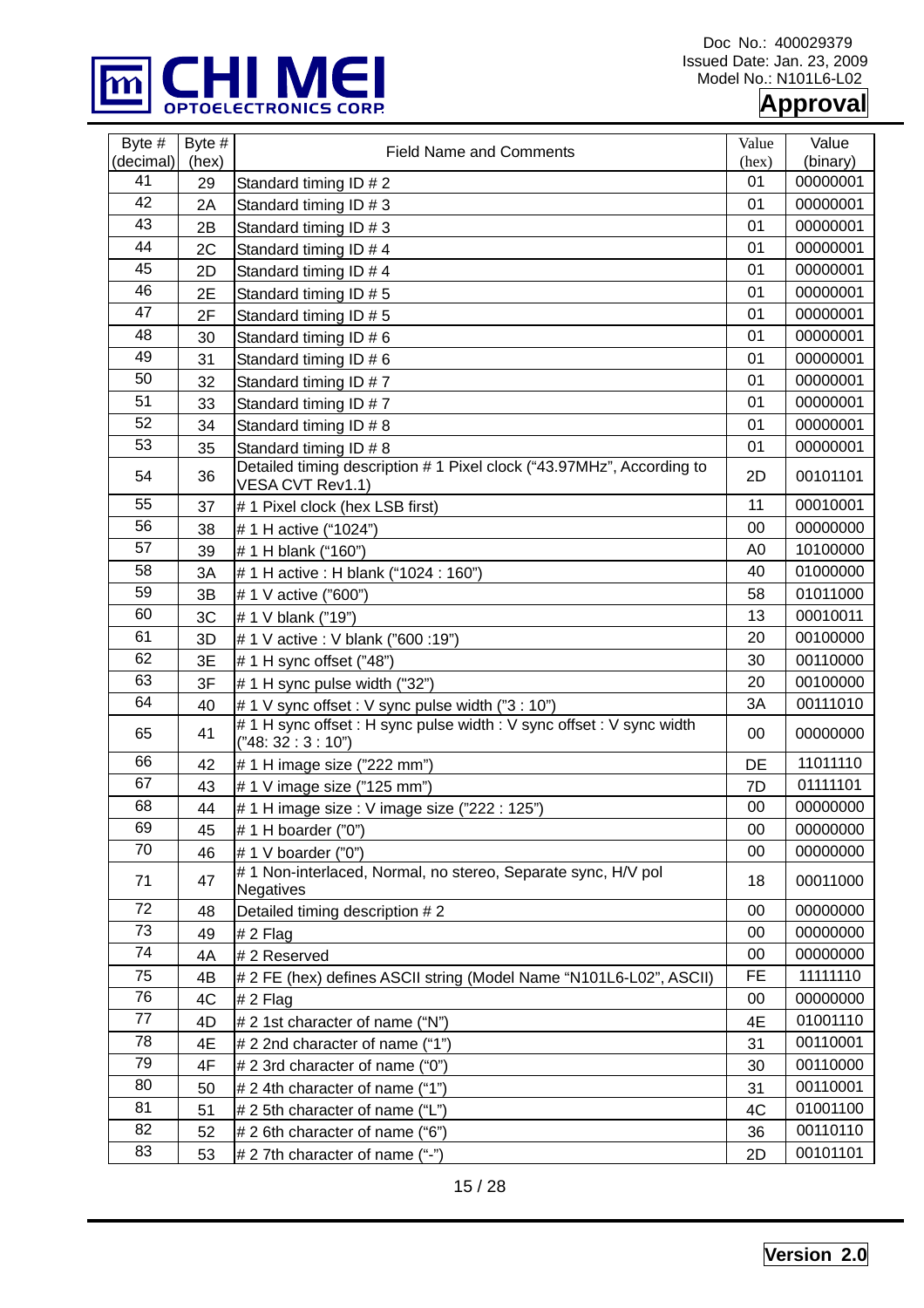

Doc No.: 400029379 Issued Date: Jan. 23, 2009 Model No.: N101L6-L02

### **Approval**

| Byte #<br>(decimal) | Byte #<br>(hex) | <b>Field Name and Comments</b>                                    | Value<br>(hex) | Value<br>(binary) |
|---------------------|-----------------|-------------------------------------------------------------------|----------------|-------------------|
| 84                  | 54              | # 2 8th character of name ("L")                                   | 4C             | 01001100          |
| 85                  | 55              | # 2 9th character of name ("0")                                   | 30             | 00110000          |
| 86                  | 56              | # 2 10th character of name ("2")                                  | 32             | 00110010          |
| 87                  | 57              | # 2 New line character indicates end of ASCII string              | 0A             | 00001010          |
| 88                  | 58              | # 2 Padding with "Blank" character                                | 20             | 00100000          |
| 89                  | 59              | # 2 Padding with "Blank" character                                | 20             | 00100000          |
| 90                  | 5A              | Detailed timing description #3                                    | 00             | 00000000          |
| 91                  | 5B              | #3 Flag                                                           | 00             | 00000000          |
| 92                  | 5C              | #3 Reserved                                                       | 00             | 00000000          |
| 93                  | 5D              | # 3 FE (hex) defines ASCII string (Vendor "CMO", ASCII)           | FE             | 11111110          |
| 94                  | 5E              | #3 Flag                                                           | 00             | 00000000          |
| 95                  | 5F              | # 3 1st character of string ("C")                                 | 43             | 01000011          |
| 96                  | 60              | # 3 2nd character of string ("M")                                 | 4D             | 01001101          |
| 97                  | 61              | # 3 3rd character of string ("O")                                 | 4F             | 01001111          |
| 98                  | 62              | # 3 New line character indicates end of ASCII string              | 0A             | 00001010          |
| 99                  | 63              | # 3 Padding with "Blank" character                                | 20             | 00100000          |
| 100                 | 64              | #3 Padding with "Blank" character                                 | 20             | 00100000          |
| 101                 | 65              | #3 Padding with "Blank" character                                 | 20             | 00100000          |
| 102                 | 66              | # 3 Padding with "Blank" character                                | 20             | 00100000          |
| 103                 | 67              | # 3 Padding with "Blank" character                                | 20             | 00100000          |
| 104                 | 68              | # 3 Padding with "Blank" character                                | 20             | 00100000          |
| 105                 | 69              | # 3 Padding with "Blank" character                                | 20             | 00100000          |
| 106                 | 6A              | #3 Padding with "Blank" character                                 | 20             | 00100000          |
| 107                 | 6B              | # 3 Padding with "Blank" character                                | 20             | 00100000          |
| 108                 | 6C              | Detailed timing description #4                                    | 00             | 00000000          |
| 109                 | 6D              | $# 4$ Flag                                                        | 00             | 00000000          |
| 110                 | 6E              | #4 Reserved                                                       | 00             | 00000000          |
| 111                 | 6F              | #4 FE (hex) defines ASCII string (Model Name "N101L6-L02", ASCII) | <b>FE</b>      | 11111110          |
| 112                 | 70              | # 4 $Flag$                                                        | 00             | 00000000          |
| 113                 | 71              | #4 1st character of name ("N")                                    | 4E             | 01001110          |
| 114                 | 72              | #4 2nd character of name ("1")                                    | 31             | 00110001          |
| 115                 | 73              | #4 3rd character of name ("0")                                    | 30             | 00110000          |
| 116                 | 74              | #44th character of name ("1")                                     | 31             | 00110001          |
| 117                 | 75              | #45th character of name ("L")                                     | 4C             | 01001100          |
| 118                 | 76              | #4 6th character of name ("6")                                    | 36             | 00110110          |
| 119                 | 77              | #47th character of name ("-")                                     | 2D             | 00101101          |
| 120                 | 78              | #4 8th character of name ("L")                                    | 4C             | 01001100          |
| 121                 | 79              | #4 9th character of name ("0")                                    | 30             | 00110000          |
| 122                 | 7A              | #4 10th character of name $("2")$                                 | 32             | 00110010          |
| 123                 | 7Β              | #4 New line character indicates end of ASCII string               | 0A             | 00001010          |
| 124                 | 7C              | # 4 Padding with "Blank" character                                | 20             | 00100000          |
| 125                 | 7D              | # 4 Padding with "Blank" character                                | 20             | 00100000          |
| 126                 | 7E              | <b>Extension flag</b>                                             | 00             | 00000000          |
| 127                 | 7F              | Checksum                                                          | 5C             | 01011100          |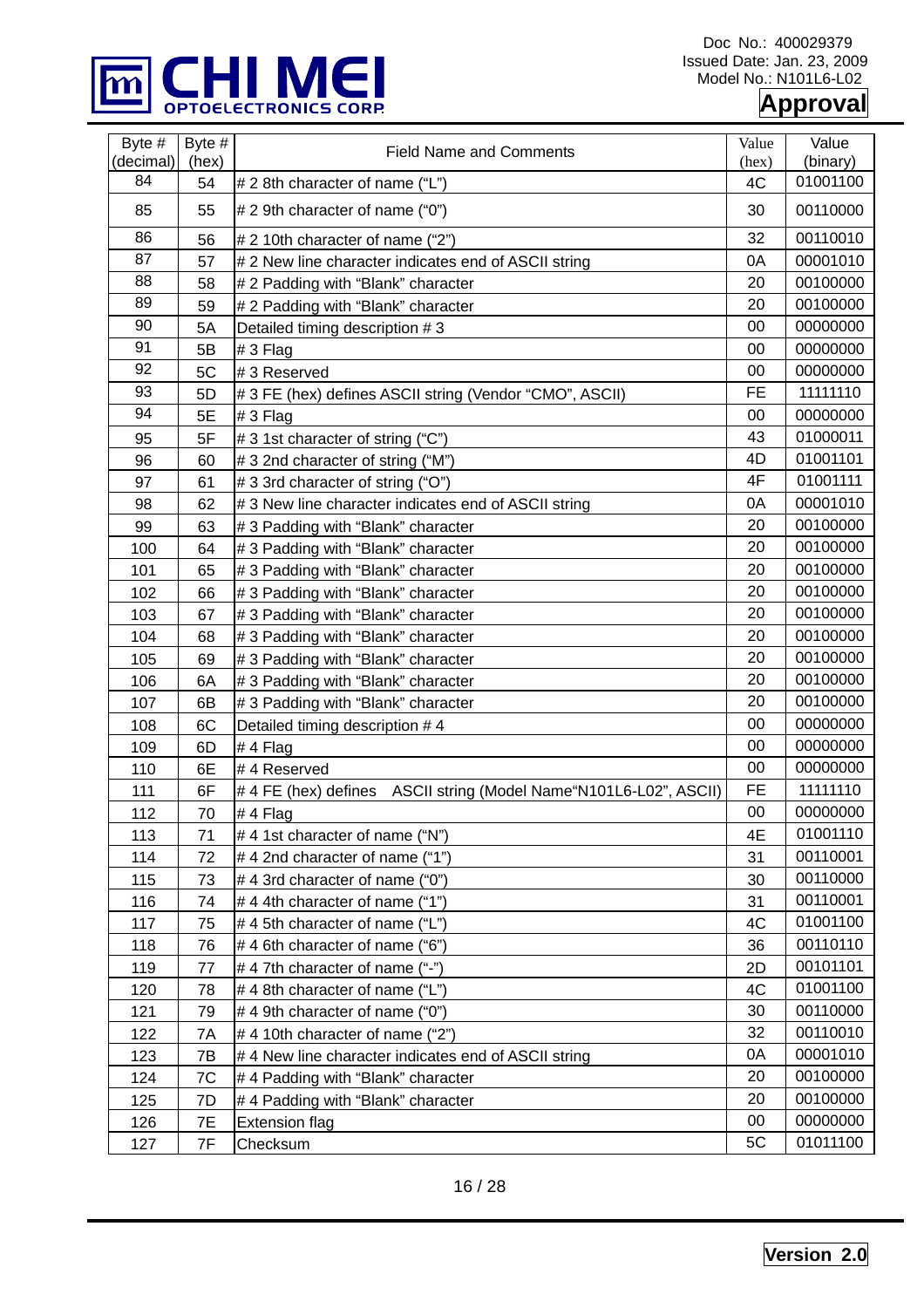

### 6. CONVERTER SPECIFICATION

### 6.1 ABSOLUTE MAXIMUM RATINGS

| Symbol          | Ratings        |
|-----------------|----------------|
| LED VCCS        | 28.0V          |
| LED_PWM, LED_EN | $-0.3V - 5.5V$ |

### 6.2 RECOMMENDED OPERATING RATINGS

| Parameter                             |                |             | Value | Unit | <b>Note</b> |    |  |
|---------------------------------------|----------------|-------------|-------|------|-------------|----|--|
|                                       | Symbol         | Min.        | Typ.  | Max. |             |    |  |
| Converter Input power supply voltage  | LED Vccs       | 6           | 12    | 20   |             |    |  |
| <b>EN Control Level</b>               | Backlight on   |             | 1.8   |      | 5           | V  |  |
|                                       | Backlight off  |             | 0     |      | 0.8         |    |  |
| <b>PWM Control Level</b>              | PWM High Level |             | 1.3   |      | 5           |    |  |
|                                       | PWM Low Level  |             | 0     |      | 0.15        |    |  |
| <b>PWM Control Duty Ratio</b>         |                |             | 20    |      | 100         | %  |  |
| PWM Control Permissive Ripple Voltage | VPWM_pp        |             |       | 100  | mV          |    |  |
| <b>PWM Control Frequency</b>          | <b>Т</b> рwм   | 190         | 210   | 230  | Hz          |    |  |
|                                       | LED VCCS=Min   |             | 184   | 226  | 268         | mA |  |
| <b>LED Power Current</b>              | LED VCCS=Typ   | <b>I</b> BL | 92    | 113  | 133         | mA |  |
|                                       | LED VCCS=Max   |             | 55    | 68   | 80          | mA |  |

Note (1) The specified LED power supply current is under the conditions at "LED\_VCCS = Min, Typ,

Max", Ta =  $25 \pm 2$  °C,  $f_{PWM}$  = 210 Hz, Duty=100%.

### 6.3 LED BACKLIGHT CONTROLL ON/OFF SEQUENCE



Note (1) Please follow the LED backlight power sequence as above. If the customer could not follow, it might cause backlight flash issue during display ON/OFF or damage the LED backlight controller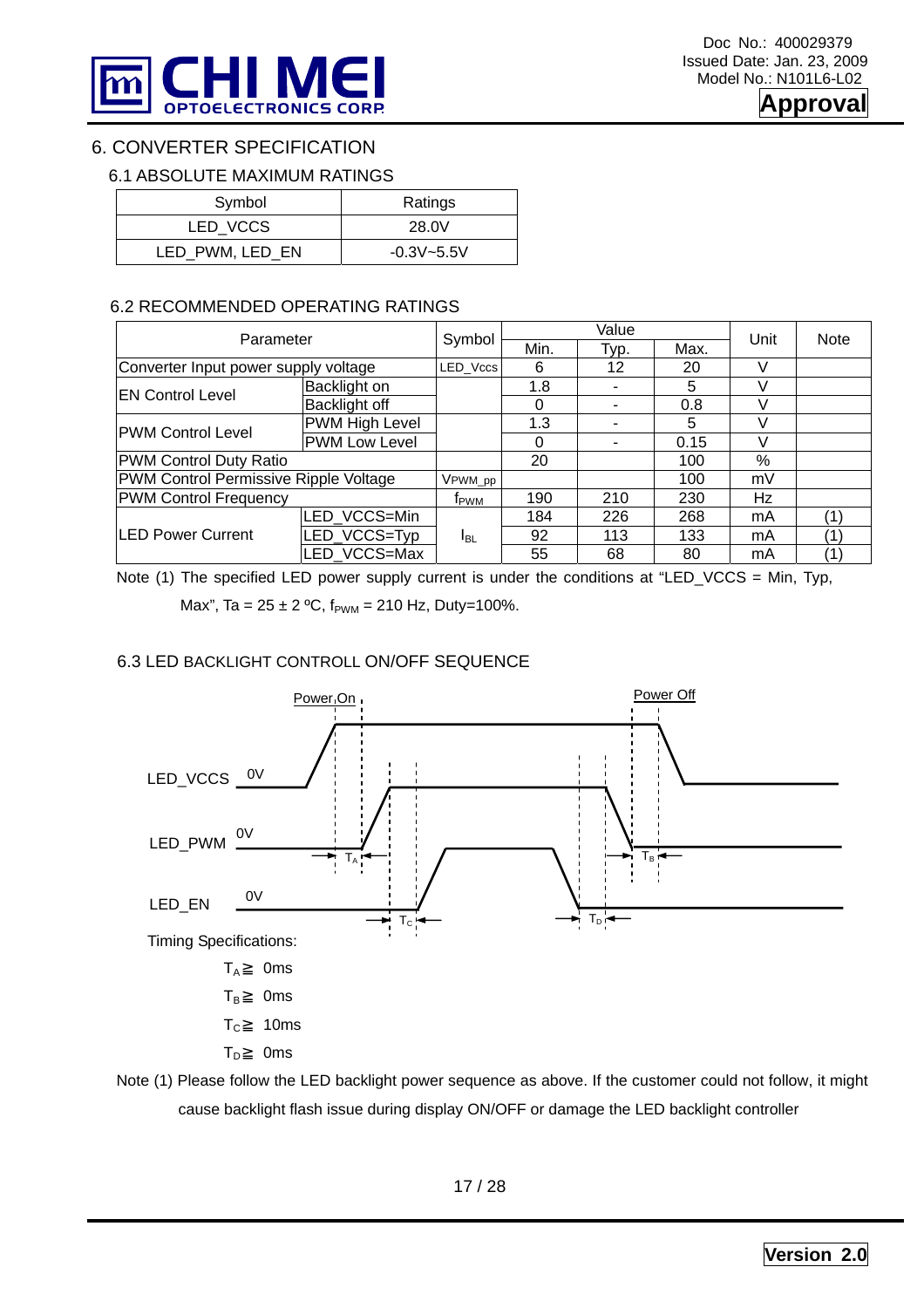

### 7. INTERFACE TIMING

### 7.1 INPUT SIGNAL TIMING SPECIFICATIONS

The input signal timing specifications are shown as the following table and timing diagram**.** 

| Signal      | ltem                                   | Symbol | Min.   | Typ.  | Max.          | Unit       | <b>Note</b> |
|-------------|----------------------------------------|--------|--------|-------|---------------|------------|-------------|
| <b>DCLK</b> | Frequency                              | 1/Tc   | 41.77  | 43.97 | 46.16         | <b>MHz</b> | (2)         |
|             | <b>Vertical Total Time</b>             | TV     | 603    | 619   | 720           | TН         |             |
|             | Vertical Active Display Period         | TVD    | 600    | 600   | 600           | TН         |             |
| <b>IDE</b>  | <b>Vertical Active Blanking Period</b> | TVB    | TV-TVD | 19    | <b>TV-TVD</b> | TН         |             |
|             | <b>Horizontal Total Time</b>           | TН     | 1104   | 1184  | 1240          | Tc         | (2)         |
|             | Horizontal Active Display Period       | THD    | 1024   | 1024  | 1024          | Tc         | (2)         |
|             | Horizontal Active Blanking Period      | тнв    | TH-THD | 160   | TH-THD        | Tc         | (2)         |

Note (1) Because this module is operated by DE only mode, Hsync and Vsync are ignored.

### **INPUT SIGNAL TIMING DIAGRAM**

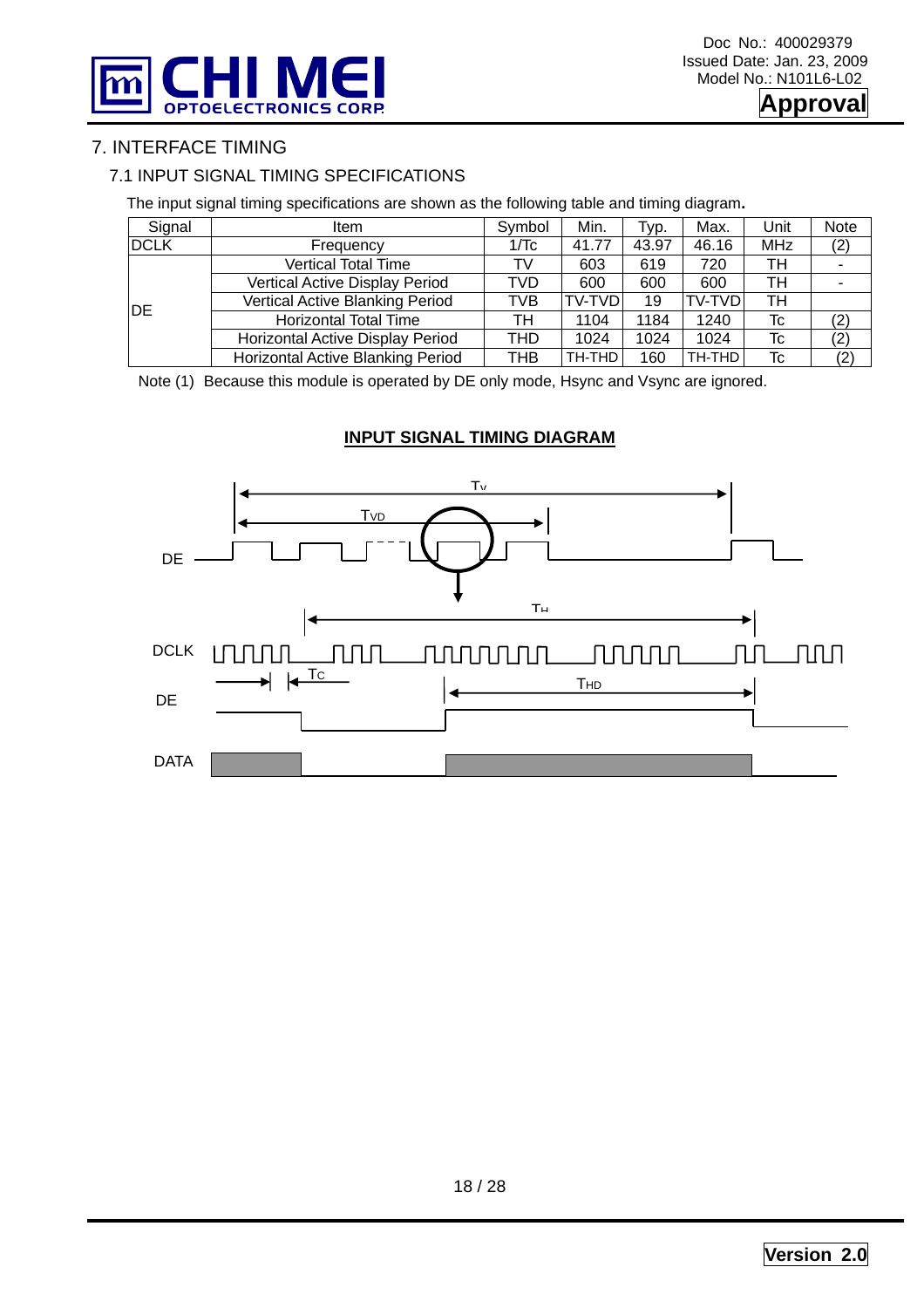

**pproval** 

### 7.2 POWER ON/OFF SEQUENCE



- t5 ≧ 200 ms
- t6 ≧ 200 ms
- 
- Note (1) Please follow the power on/off sequence described above. Otherwise, the LCD module might be damaged.
- Note (2) Please avoid floating state of interface signal at invalid period. When the interface signal is invalid, be sure to pull down the power supply of LCD Vcc to 0 V.
- Note (3) The Backlight converter power must be turned on after the power supply for the logic and the interface signal is valid. The Backlight converter power must be turned off before the power supply for the logic and the interface signal is invalid.
- Note (4) Sometimes some slight noise shows when LCD is turned off (even backlight is already off). To avoid this phenomenon, we suggest that the Vcc falling time is better to follow 50us t7 10 ms.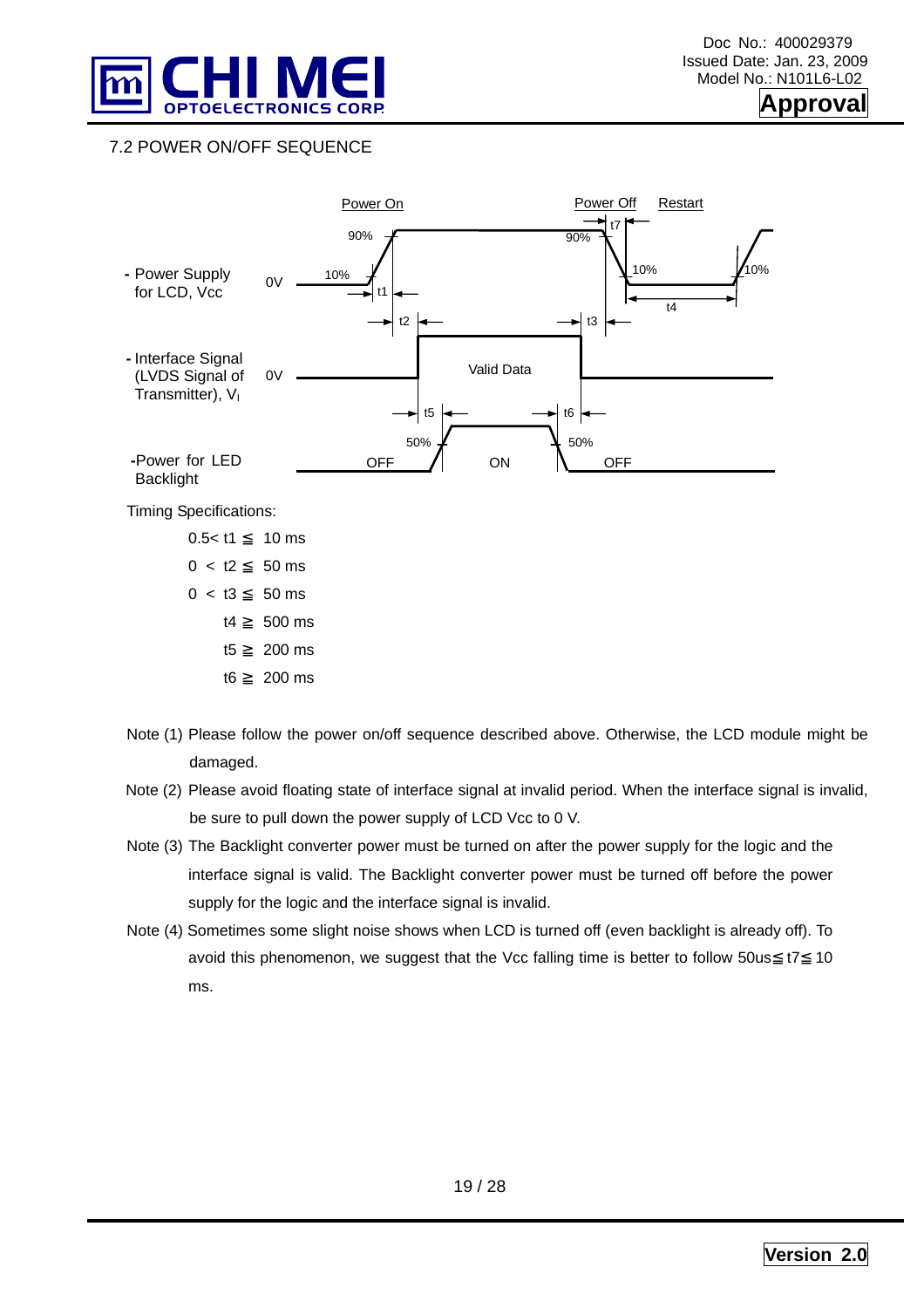

### 8. OPTICAL CHARACTERISTICS

### 8.1 TEST CONDITIONS

| <b>Item</b>                        | Svmbol                                                        | Value    | Unit |  |  |  |
|------------------------------------|---------------------------------------------------------------|----------|------|--|--|--|
| Ambient Temperature                | Та                                                            | $25 + 2$ | ∘∼   |  |  |  |
| <b>Ambient Humidity</b>            | На                                                            | $50+10$  | %RH  |  |  |  |
| Supply Voltage                     | Vcc.                                                          | 3.3      |      |  |  |  |
| Input Signal                       | According to typical value in "3. ELECTRICAL CHARACTERISTICS" |          |      |  |  |  |
| <b>LED Light Bar Input Current</b> |                                                               | 40       | mA   |  |  |  |

### 8.2 OPTICAL SPECIFICATIONS

| <b>Item</b>                 |             | Symbol                  | Condition                                                    | Min.    | Typ.           | Max.    | Unit                         | Note     |
|-----------------------------|-------------|-------------------------|--------------------------------------------------------------|---------|----------------|---------|------------------------------|----------|
| <b>Contrast Ratio</b>       |             | CR                      | $\theta$ x=0°, $\theta$ Y =0°<br><b>Viewing Normal Angle</b> | 500     | 650            |         | $\qquad \qquad \blacksquare$ | (2), (5) |
| Response Time               |             | <b>TR</b>               |                                                              | ٠       | 3              | 8       | ms                           | (3)      |
|                             |             | <b>TF</b>               |                                                              |         | $\overline{7}$ | 12      | ms                           |          |
| Average Luminance of White  |             | LAVE                    |                                                              | 170     | 200            |         | cd/m2                        | (4), (5) |
|                             |             | Rx                      |                                                              |         | 0.569          |         |                              |          |
| Color                       | Red         | Ry                      |                                                              |         | 0.355          |         | ۰                            |          |
|                             | Green       | Gx                      |                                                              |         | 0.344          |         | ٠                            |          |
|                             |             | Gy                      |                                                              | TYP.    | 0.568          | TYP.    | ٠                            |          |
| Chromaticity                | <b>Blue</b> | Bx                      |                                                              | $-0.03$ | 0.155          | $+0.03$ |                              | (1)      |
|                             |             | By                      |                                                              |         | 0.126          |         |                              |          |
|                             | White       | Wx                      |                                                              |         | 0.313          |         |                              |          |
|                             |             | Wy                      |                                                              |         | 0.329          |         |                              |          |
|                             |             | $\theta_x +$            |                                                              | 40      | 45             |         |                              |          |
| Viewing Angle               | Horizontal  | $\theta_{x}$ -          | $CR \ge 10$                                                  | 40      | 45             |         |                              | (1), (5) |
|                             | Vertical    | $\theta$ <sub>Y</sub> + |                                                              | 15      | 20             |         | Deg.                         |          |
|                             |             | $\theta$ <sub>Y</sub> - |                                                              | 40      | 45             |         |                              |          |
| White Variation of 5 Points |             | $\delta W_{5p}$         | $\theta_x = 0^\circ$ , $\theta_y = 0^\circ$                  | --      | -              | 1.25    | $\sim$ $\sim$                | (5), (6) |

Note (1) Definition of Viewing Angle (θx, θy):



**Version 2.0**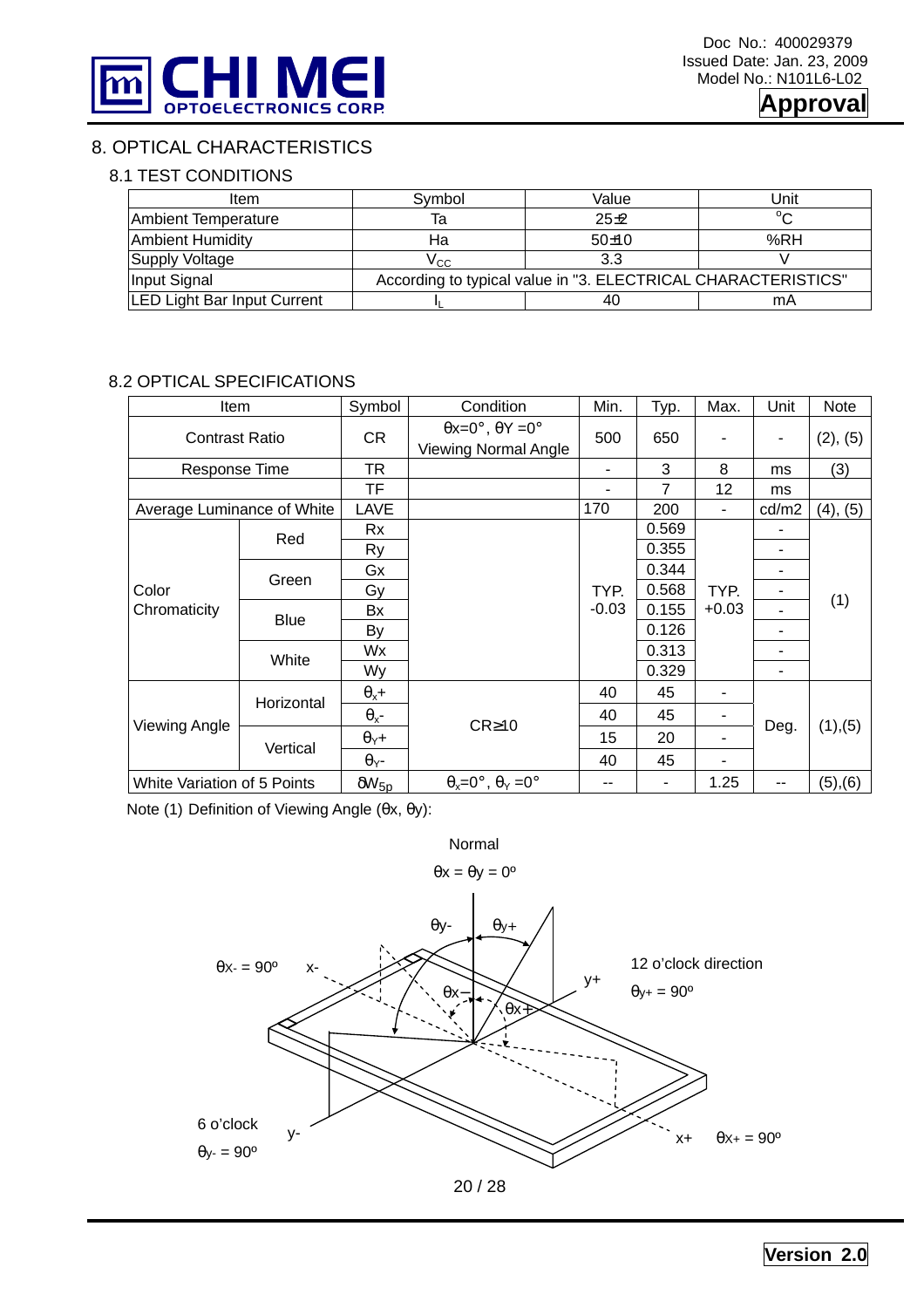



Note (2) Definition of Contrast Ratio (CR):

The contrast ratio can be calculated by the following expression.

Contrast Ratio (CR) = L63 / L0

L63: Luminance of gray level 63

L 0: Luminance of gray level 0

 $CR = CR(1)$ 

CR (X) is corresponding to the Contrast Ratio of the point X at Figure in Note (6).

Note (3) Definition of Response Time  $(T_R, T_F)$ :



Note (4) Definition of Average Luminance of White  $(L_{AVE})$ :

Measure the luminance of gray level 63 at 5 points

 $L_{AVE} = [L (1) + L (2) + L (3) + L (4) + L (5)] / 5$ 

 $L(x)$  is corresponding to the luminance of the point X at Figure in Note (6)

Note (5) Measurement Setup:

 The LCD module should be stabilized at given temperature for 20 minutes to avoid abrupt temperature change during measuring. In order to stabilize the luminance, the measurement should be executed after lighting Backlight for 20 minutes in a windless room.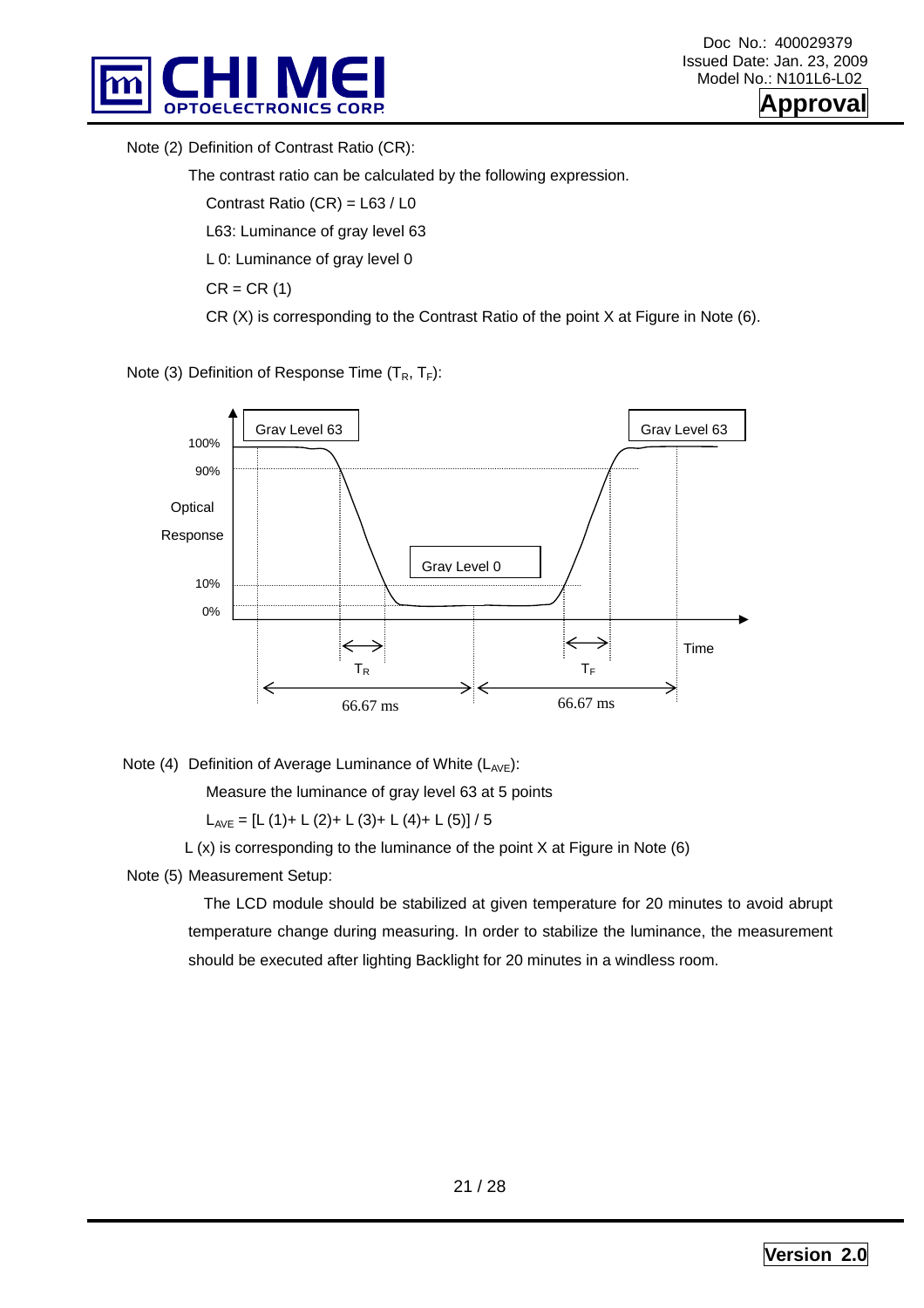





Note (6) Definition of White Variation (δW):

Measure the luminance of gray level 63 at 5 points

```
δW5p = Maximum [L (1)+ L (2)+ L (3)+ L (4)+ L (5)] / Minimum [L (1)+ L (2)+ L (3)+ L (4)+ L (5)]
```
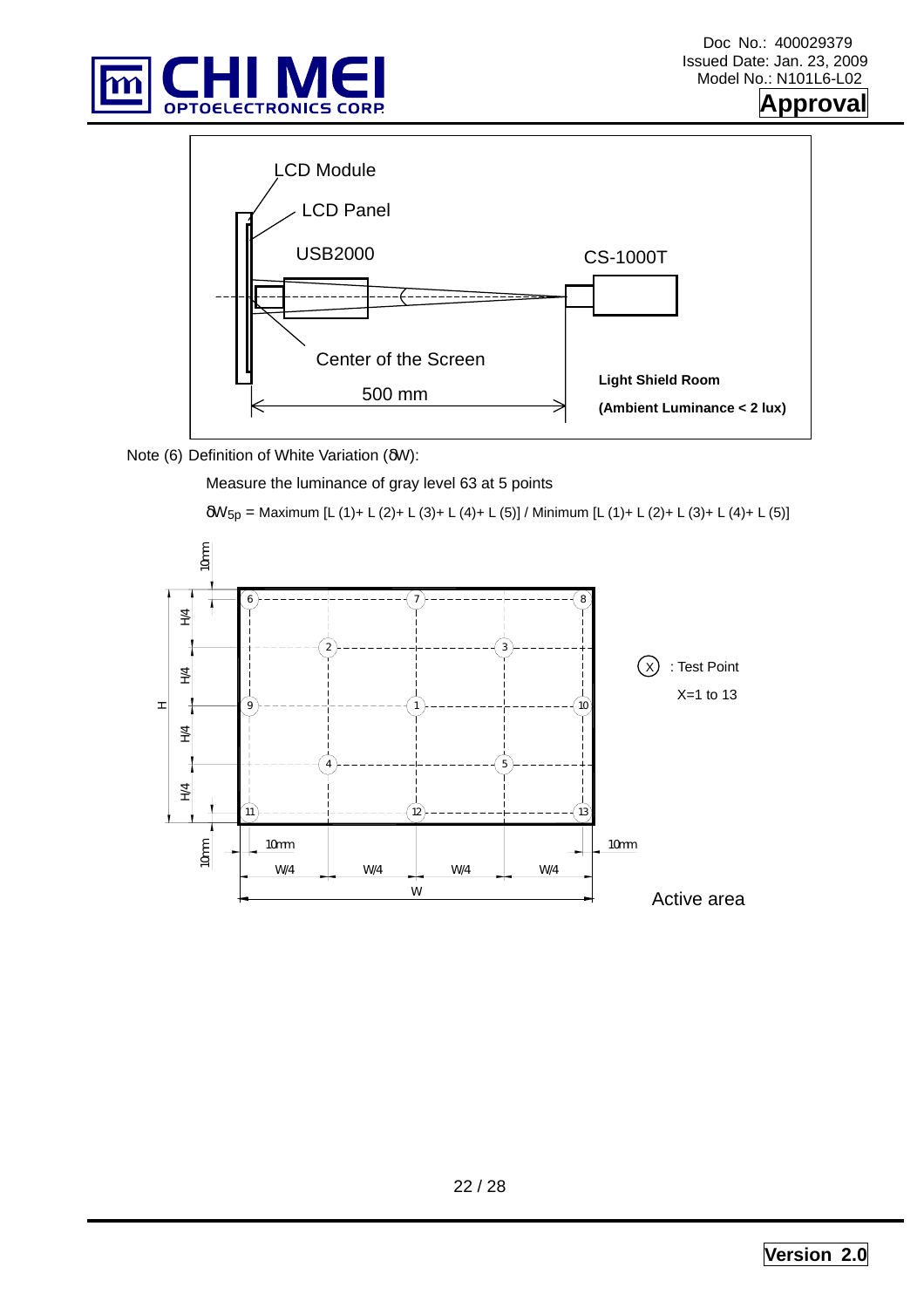



### 9. PRECAUTIONS

### 9.1 SYSTEM MATCHING PRECAUTIONS

- (1) Refer to the drawing.
- (2) To avoid wireless noise interference, please keep the antenna away from LCD control board.

### 9.2 HANDLING PRECAUTIONS

- (1) The module should be assembled into the system firmly by using every mounting hole. Be careful not to twist or bend the module.
- (2) While assembling or installing modules, it can only be in the clean area. The dust and oil may cause electrical short or damage the polarizer.
- (3) Use fingerstalls or soft gloves in order to keep display clean during the incoming inspection and assembly process.
- (4) Do not press or scratch the surface harder than a HB pencil lead on the panel because the polarizer is very soft and easily scratched.
- (5) If the surface of the polarizer is dirty, please clean it by some absorbent cotton or soft cloth. Do not use Ketone type materials (ex. Acetone), Ethyl alcohol, Toluene, Ethyl acid or Methyl chloride. It might permanently damage the polarizer due to chemical reaction.
- (6) Wipe off water droplets or oil immediately. Staining and discoloration may occur if they left on panel for a long time.
- (7) If the liquid crystal material leaks from the panel, it should be kept away from the eyes or mouth. In case of contacting with hands, legs or clothes, it must be washed away thoroughly with soap.
- (8) Protect the module from static electricity, it may cause damage to the C-MOS Gate Array IC.
- (9) Do not disassemble the module.
- (10) Do not pull or fold the lamp wire.
- (11) Pins of I/F connector should not be touched directly with bare hands.

### 9.3 STORAGE PRECAUTIONS

- (1) High temperature or humidity may reduce the performance of module. Please store LCD module within the specified storage conditions.
- (2) It is dangerous that moisture come into or contacted the LCD module, because the moisture may damage LCD module when it is operating.
- (3) It may reduce the display quality if the ambient temperature is lower than 10  $\degree$ C. For example, the response time will become slowly, and the starting voltage of lamp will be higher than the room temperature.

### 9.4 OPERATION PRECAUTIONS

- (1) Do not pull the I/F connector in or out while the module is operating.
- (2) Always follow the correct power on/off sequence when LCD module is connecting and operating. This can prevent the CMOS LSI chips from damage during latch-up.
- (3) The startup voltage of Backlight is approximately 1000 Volts. It may cause electrical shock while assembling with inverter. Do not disassemble the module or insert anything into the Backlight unit.

### 9.5 OTHER PRECAUTIONS

(1) When fixed patterns are displayed for a long time, remnant image is likely to occur.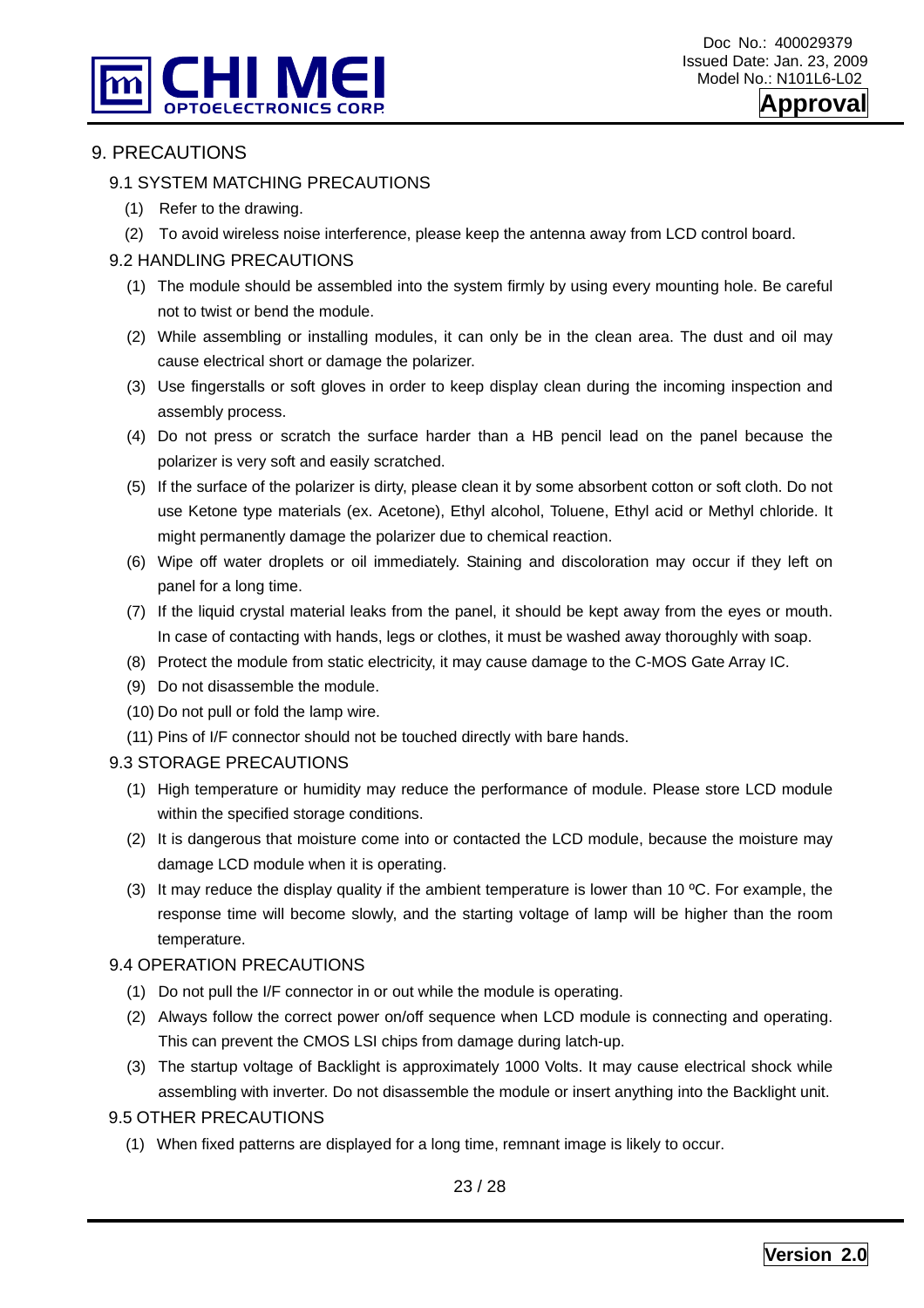

Doc No.: 400029379 Issued Date: Jan. 23, 2009 Model No.: N101L6-L02



### 10. PACKING

10.1 CARTON



**Figure. 10-1 Packing method**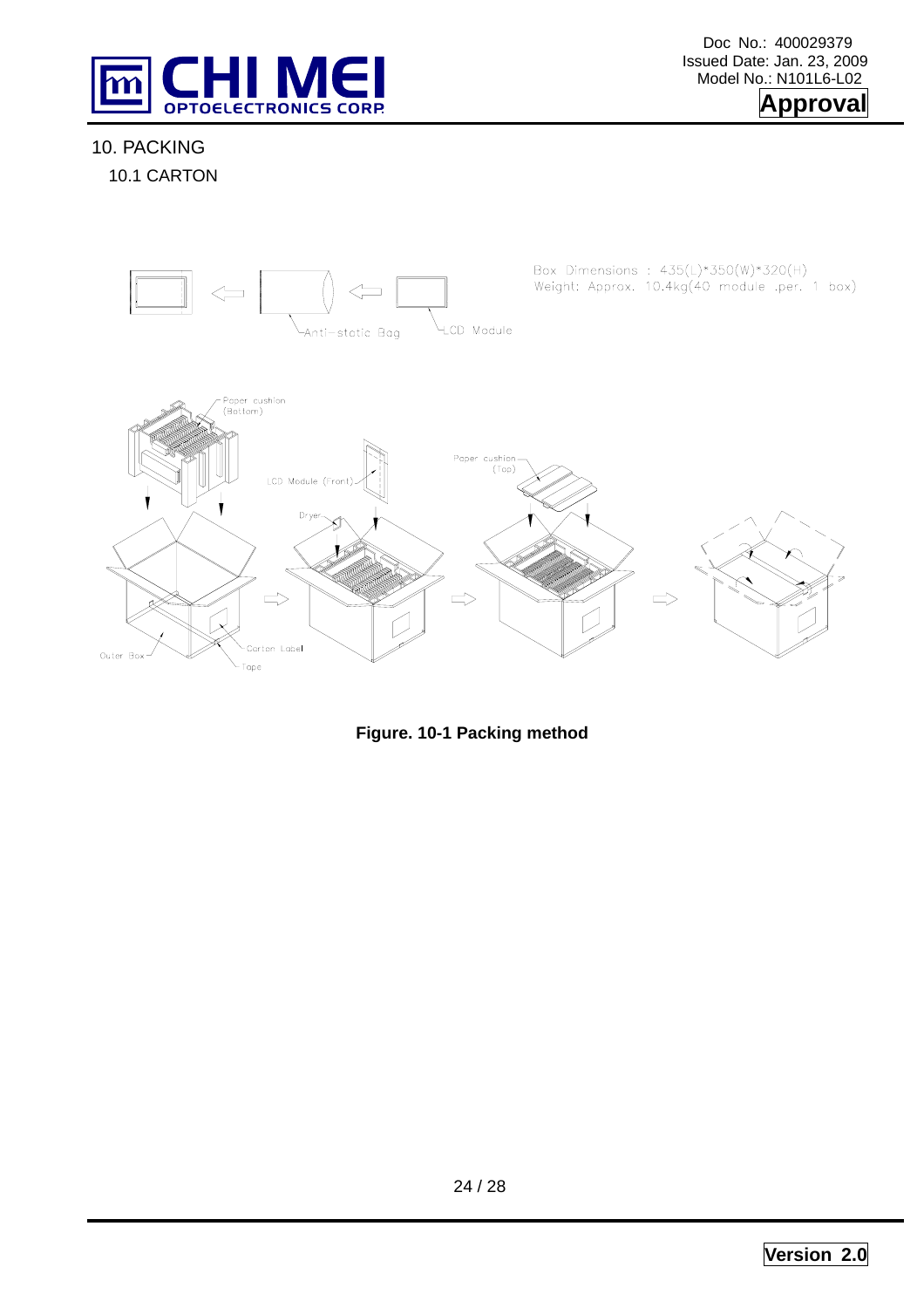

### 10.2 PALLET



**Figure. 10-2 Packing method**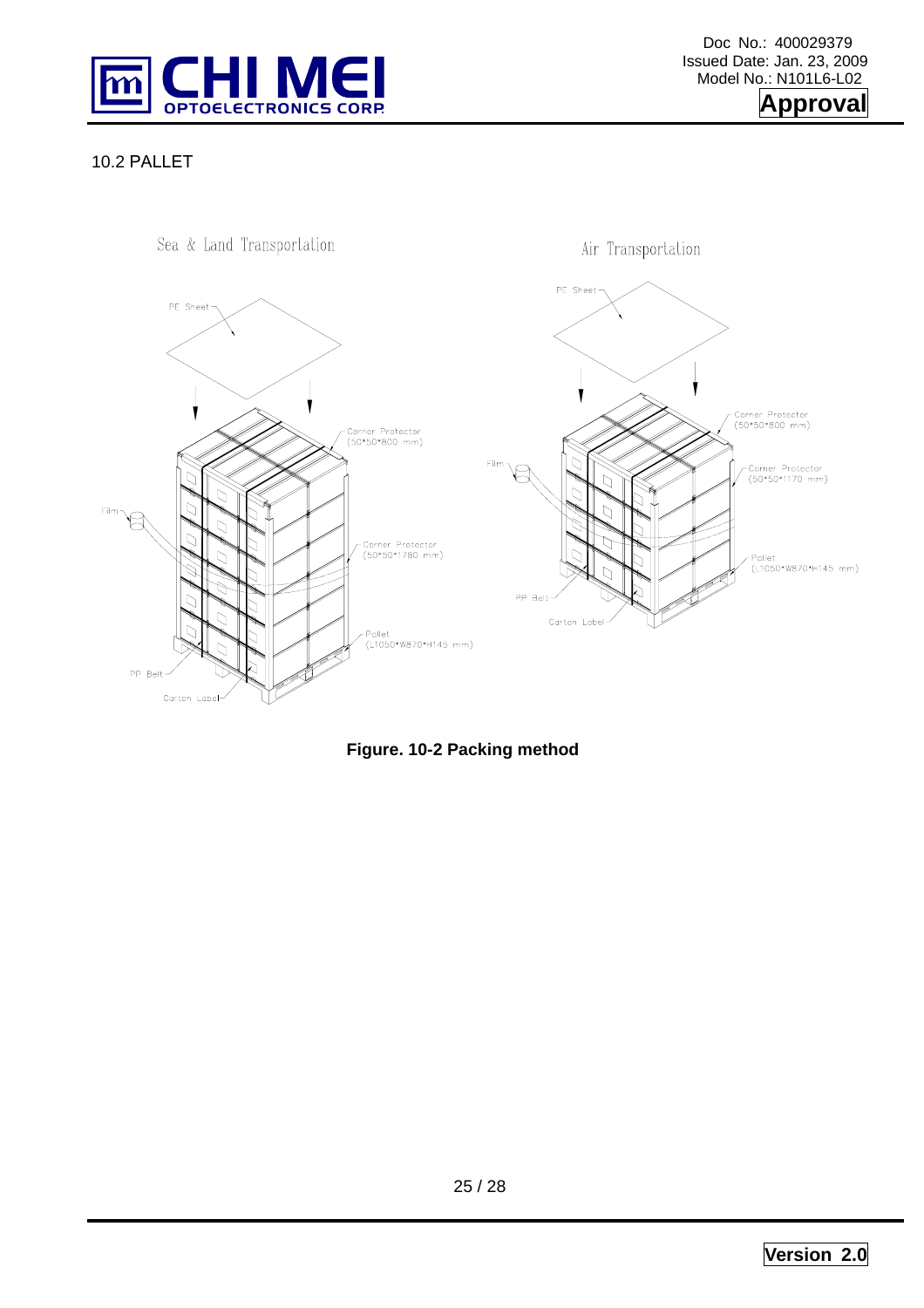



### 11. DEFINITION OF LABELS

### 11.1 CMO MODULE LABEL

The barcode nameplate is pasted on each module as illustration, and its definitions are as following explanation.



- (a) Model Name: N101L6 L02
- (b) Revision: Rev. XX, for example: A1, …, C1, C2 …etc.
- (c) Serial ID:  $X$   $X$   $X$   $X$   $X$   $X$   $Y$   $M$   $D$   $X$   $N$   $N$   $N$   $N$



(d) Production Location: MADE IN XXXX. XXXX stands for production location.

Serial ID includes the information as below:

(a) Manufactured Date: Year: 1~9, for 2001~2009

Month:  $1-9$ ,  $A-C$ , for Jan.  $\sim$  Dec.

Day: 1~9, A~Y, for 1<sup>st</sup> to 31<sup>st</sup>, exclude I, O and U

- (b) Revision Code: cover all the change
- (c) Serial No.: Manufacturing sequence of product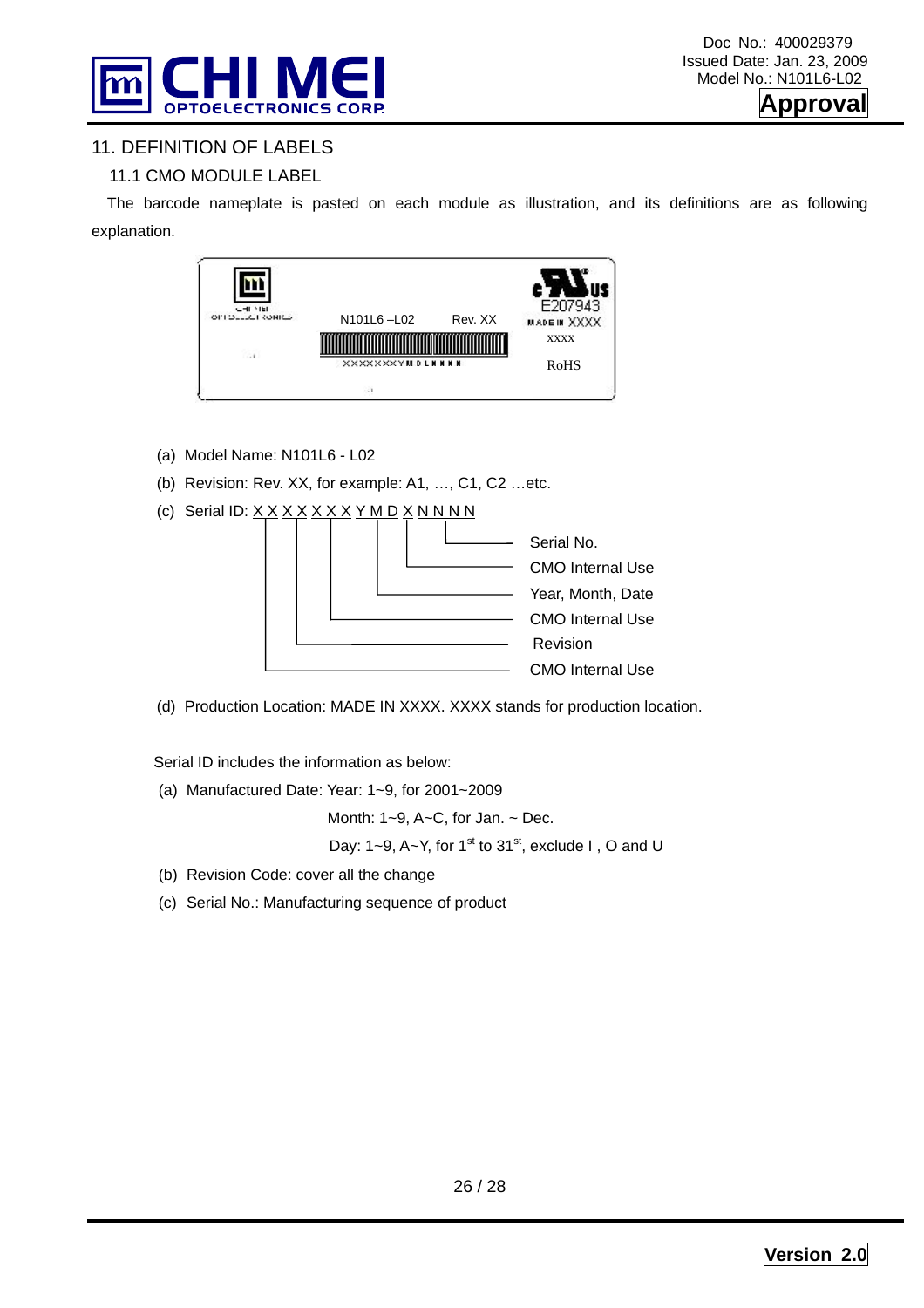

### 11.2 CARTON LABEL

| CHI MEI OPTOELECTRONICS |                        |               |
|-------------------------|------------------------|---------------|
| PO.NO.                  |                        |               |
| Part ID.<br>Model Name  | N101L6-L02             |               |
| Carton ID.              | <b>MAN DESCRIPTION</b> | Quantities 40 |
|                         |                        | $\bigoplus$   |
|                         | Made in XXXX           | <b>ROHS</b>   |

Production location: Made In XXXX. XXXX stands for production location.